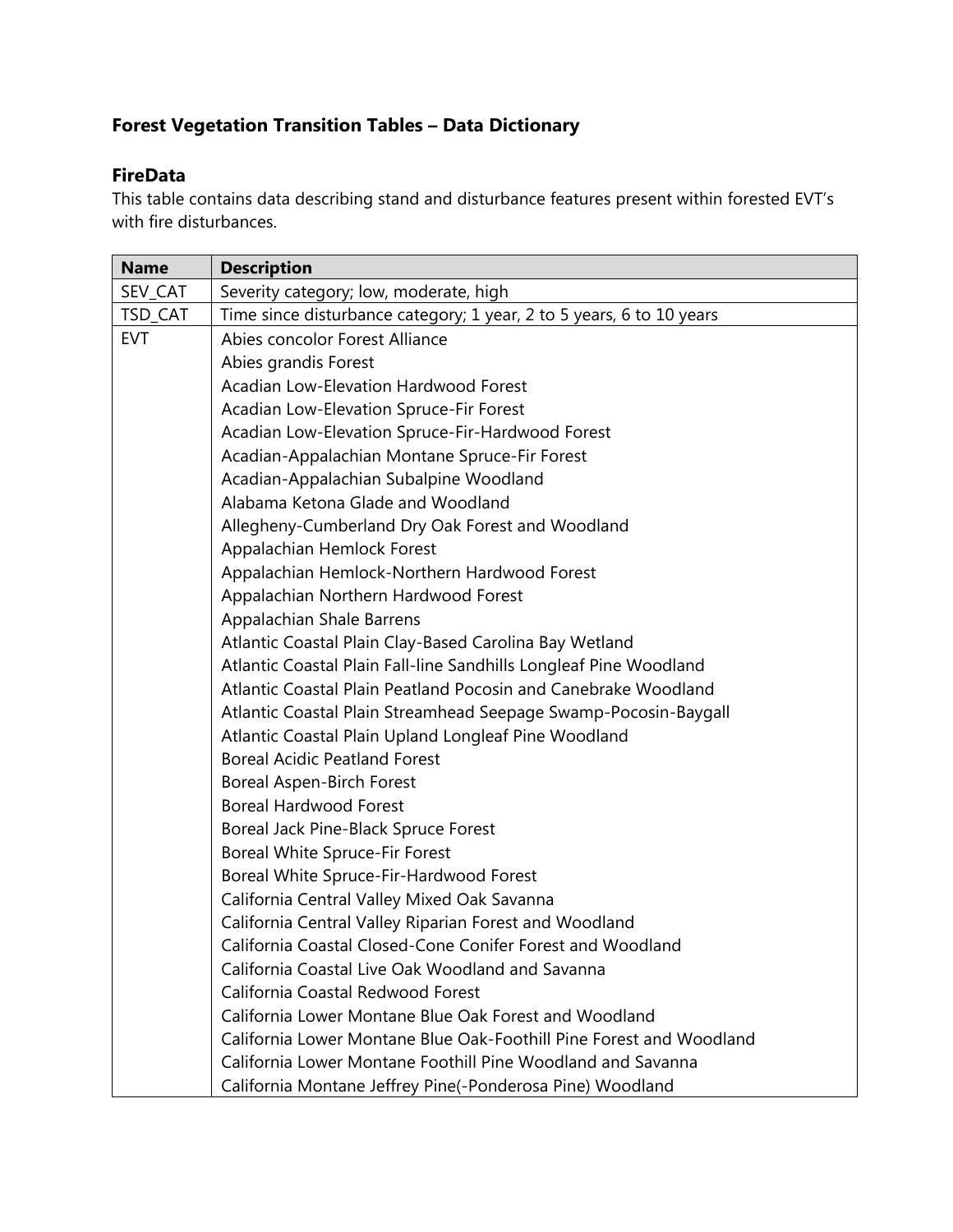California Montane Riparian Systems Caribbean Coastal Wetland Systems Caribbean Forested Swamp Central and South Texas Coastal Fringe Forest and Woodland Central and Southern Appalachian Montane Oak Forest Central and Southern Appalachian Spruce-Fir Forest Central and Southern California Mixed Evergreen Woodland Central Appalachian Alkaline Glade and Woodland Central Appalachian Dry Oak Forest Central Appalachian Dry Oak-Pine Forest Central Appalachian Dry Pine Forest Central Appalachian Rocky Oak Woodland Central Appalachian Rocky Pine Woodland Central Appalachian Rocky Pine-Oak Woodland Central Atlantic Coastal Plain Maritime Forest Central Atlantic Coastal Plain Wet Longleaf Pine Savanna and Flatwoods Central Florida Pine Flatwoods Central Interior and Appalachian Floodplain Forest Central Interior and Appalachian Riparian Forest Central Interior and Appalachian Swamp Forest Central Interior Highlands Calcareous Glade and Barrens Woodland Central Interior Highlands Dry Acidic Glade and Barrens Coastal Douglas-fir Woodland Colorado Plateau Pinyon-Juniper Woodland Columbia Plateau Western Juniper Woodland and Savanna Crosstimbers Oak Forest and Woodland Crowley's Ridge Sand Forest Cumberland Sandstone Glade and Barrens Douglas-fir - Oregon White Oak Woodland Dry-mesic Montane Douglas-fir Forest Dry-mesic Montane Western Larch Forest East Cascades Mesic Montane Mixed-Conifer Forest and Woodland East Cascades Oak - Ponderosa Pine Forest and Woodland East Cascades Oak Forest and Woodland East Cascades Ponderosa Pine Forest and Woodland East Gulf Coastal Plain Interior Oak Forest East Gulf Coastal Plain Interior Shortleaf Pine Forest East Gulf Coastal Plain Interior Shortleaf Pine-Oak Forest East Gulf Coastal Plain Interior Upland Longleaf Pine Woodland East Gulf Coastal Plain Jackson Prairie East Gulf Coastal Plain Maritime Forest East Gulf Coastal Plain Near-Coast Pine Flatwoods East Gulf Coastal Plain Northern Dry Upland Hardwood Forest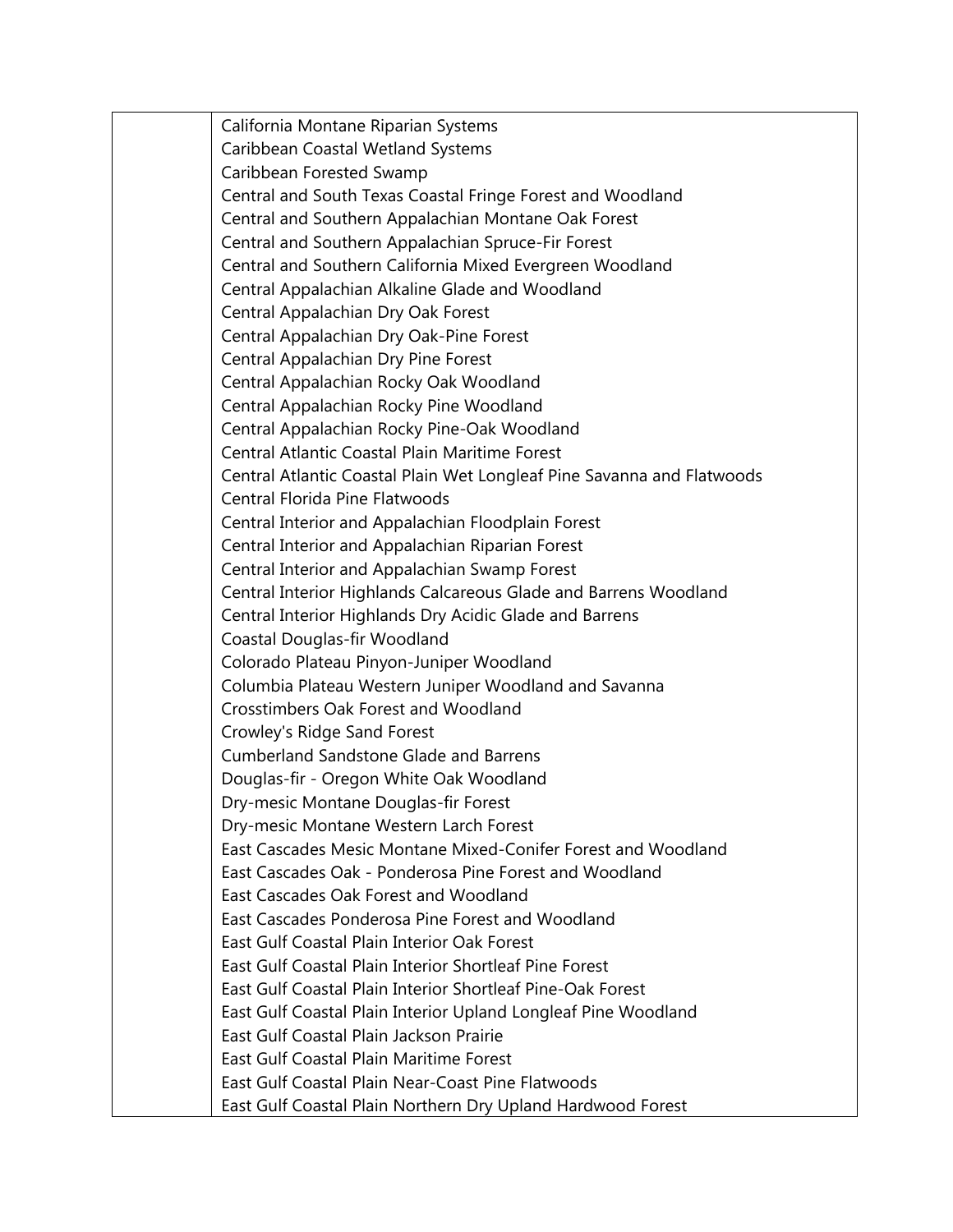East Gulf Coastal Plain Northern Loess Bluff Forest East Gulf Coastal Plain Northern Loess Plain Oak-Hickory Upland East Gulf Coastal Plain Northern Mesic Hardwood Slope Forest East Gulf Coastal Plain Southern Hardwood Flatwoods East Gulf Coastal Plain Southern Loblolly Flatwoods East Gulf Coastal Plain Southern Loblolly-Hardwood Flatwoods East Gulf Coastal Plain Southern Loess Bluff Forest East-Central Texas Plains Pine Forest and Woodland East-Central Texas Plains Post Oak Savanna and Woodland Eastern Boreal Floodplain Woodland Eastern Great Plains Floodplain Woodland Eastern Great Plains Tallgrass Aspen Forest and Woodland Eastern Serpentine Woodland Edwards Plateau Dry-Mesic Slope Forest and Woodland Edwards Plateau Limestone Woodland Edwards Plateau Mesic Canyon Edwards Plateau Riparian Woodland Florida Longleaf Pine Sandhill Florida Peninsula Inland Scrub Shrubland Floridian Highlands Freshwater Marsh Herbaceous Great Basin Pinyon-Juniper Woodland Great Lakes Wooded Dune and Swale Gulf and Atlantic Coastal Plain Floodplain Forest Gulf and Atlantic Coastal Plain Small Stream Riparian Woodland Gulf and Atlantic Coastal Plain Swamp Systems Inter-Mountain Basins Aspen-Mixed Conifer Forest and Woodland Inter-Mountain Basins Curl-leaf Mountain Mahogany Woodland Inter-Mountain Basins Juniper Savanna Inter-Mountain Basins Montane Riparian Forest and Woodland Inter-Mountain Basins Subalpine Limber-Bristlecone Pine Woodland Introduced Forest Wetland Introduced Riparian Forest and Woodland Introduced Upland Vegetation-Treed Introduced Wetland Vegetation-Tree Juniperus occidentalis Wooded Herbaceous Alliance Juniperus occidentalis Woodland Alliance Klamath-Siskiyou Lower Montane Serpentine Mixed Conifer Woodland Klamath-Siskiyou Upper Montane Serpentine Mixed Conifer Woodland Klamath-Siskiyou Xeromorphic Serpentine Savanna and Chaparral Laurentian Oak Barrens Laurentian Pine Barrens Laurentian Pine-Oak Barrens Laurentian-Acadian Alkaline Conifer-Hardwood Swamp Forest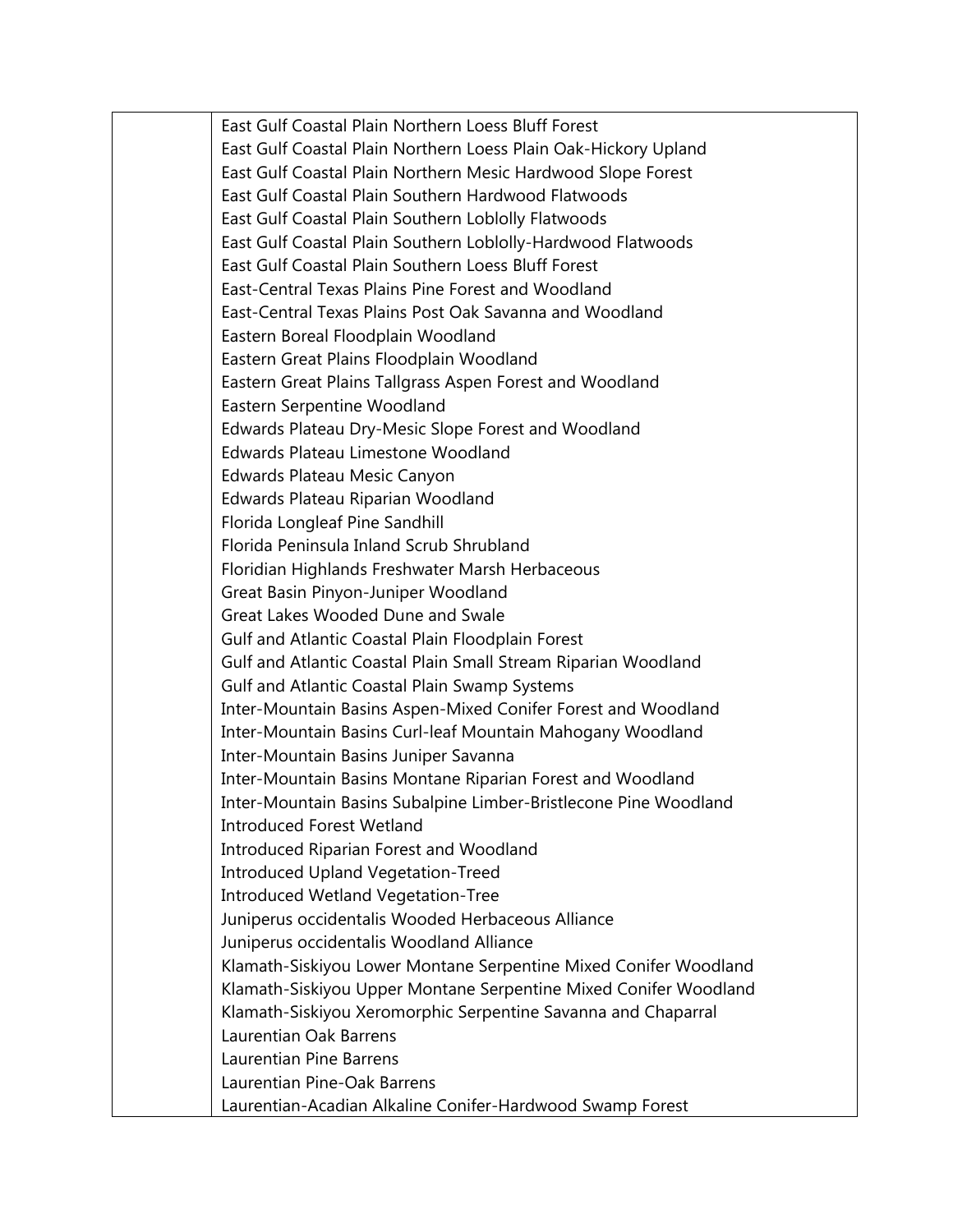| Laurentian-Acadian Floodplain Forest                                           |
|--------------------------------------------------------------------------------|
| Laurentian-Acadian Forested Wetlands                                           |
| Laurentian-Acadian Hardwood Forest                                             |
| Laurentian-Acadian Northern Hardwoods Forest                                   |
| Laurentian-Acadian Northern Oak Forest                                         |
| Laurentian-Acadian Northern Pine Forest                                        |
| Laurentian-Acadian Northern Pine-Oak Forest                                    |
| Laurentian-Acadian Pine-Hemlock Forest                                         |
| Laurentian-Acadian Pine-Hemlock-Hardwood Forest                                |
| Laurentian-Acadian Swamp Woodland                                              |
| Llano Uplift Acidic Forest and Woodland                                        |
| Lower Mississippi River Dune Woodland and Forest                               |
| Lower Mississippi River Flatwoods                                              |
| Madrean Encinal                                                                |
| Madrean Juniper Savanna                                                        |
| Madrean Lower Montane Pine-Oak Forest and Woodland                             |
| Madrean Pinyon-Juniper Woodland                                                |
| Madrean Upper Montane Conifer-Oak Forest and Woodland                          |
| Managed Tree Plantation-Northern and Central Hardwood and Conifer Plantation   |
| Group                                                                          |
| Managed Tree Plantation-Southeast Conifer and Hardwood Plantation Group        |
| Mediterranean California Dry-Mesic Mixed Conifer Forest and Woodland           |
| Mediterranean California Lower Montane Black Oak - Conifer Forest and Woodland |
| Mediterranean California Lower Montane Black Oak Forest and Woodland           |
| Mediterranean California Lower Montane Conifer Forest and Woodland             |
| Mediterranean California Mesic Mixed Conifer Forest and Woodland               |
| Mediterranean California Mesic Serpentine Woodland and Chaparral               |
| Mediterranean California Mixed Evergreen Forest                                |
| Mediterranean California Mixed Oak Woodland                                    |
| Mediterranean California Red Fir Forest                                        |
| Mediterranean California Subalpine Woodland                                    |
| Mesic Montane Douglas-fir Forest                                               |
| Mesic Montane Western Larch Forest                                             |
| Middle Rocky Mountain Montane Douglas-fir Forest and Woodland                  |
| Mississippi Delta Maritime Forest                                              |
| Mississippi River Alluvial Plain Dry-Mesic Loess Slope Forest                  |
| Mixed Loblolly-Slash Pine                                                      |
| Nashville Basin Limestone Glade and Woodland                                   |
| North American Warm Desert Riparian Forest and Woodland                        |
| North Pacific Broadleaf Landslide Forest and Shrubland                         |
| North Pacific Dry Douglas-fir(-Madrone) Forest and Woodland                    |
| North Pacific Dry-Mesic Silver Fir-Western Hemlock-Douglas-fir Forest          |
| North Pacific Hyper-maritime Seasonal Sitka Spruce Forest                      |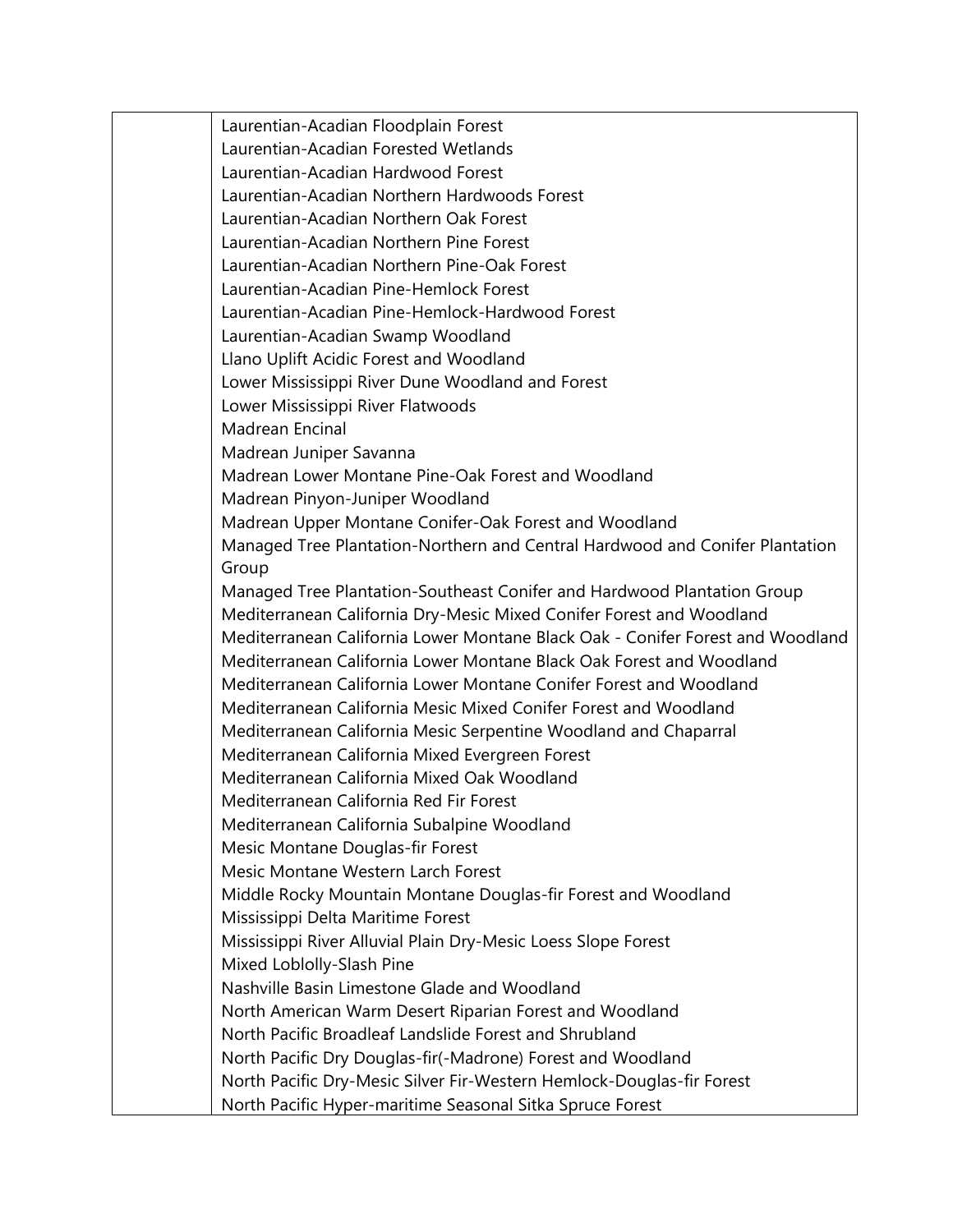North Pacific Hyper-maritime Western Red-cedar-Western Hemlock Forest North Pacific Lowland Riparian Forest and Shrubland North Pacific Maritime Dry-Mesic Douglas-fir-Western Hemlock Forest North Pacific Maritime Mesic Subalpine Parkland North Pacific Maritime Mesic-Wet Douglas-fir-Western Hemlock Forest North Pacific Mesic Western Hemlock-Silver Fir Forest North Pacific Montane Riparian Woodland and Shrubland North Pacific Mountain Hemlock Forest North Pacific Oak Woodland North Pacific Swamp Systems North Pacific Wooded Volcanic Flowage North-Central Interior Beech-Maple Forest North-Central Interior Dry Oak Forest and Woodland North-Central Interior Dry-Mesic Oak Forest and Woodland North-Central Interior Maple-Basswood Forest North-Central Interior Oak Savanna North-Central Interior Wet Flatwoods North-Central Oak Barrens Woodland Northeastern Interior Dry-Mesic Oak Forest Northeastern Interior Pine Barrens Northern Atlantic Coastal Plain Hardwood Forest Northern Atlantic Coastal Plain Maritime Forest Northern Atlantic Coastal Plain Pitch Pine Barrens Northern Atlantic Coastal Plain Pitch Pine Lowland Northern California Mesic Subalpine Woodland Northern Rocky Mountain Conifer Swamp Northern Rocky Mountain Dry-Mesic Montane Mixed Conifer Forest Northern Rocky Mountain Foothill Conifer Wooded Steppe Northern Rocky Mountain Mesic Montane Mixed Conifer Forest Northern Rocky Mountain Ponderosa Pine Woodland and Savanna Northern Rocky Mountain Subalpine Woodland and Parkland Northwestern Great Plains Aspen Forest and Parkland Northwestern Great Plains Highland White Spruce Woodland Northwestern Great Plains-Black Hills Ponderosa Pine Woodland and Savanna Oregon White Oak Woodland Ouachita Montane Oak Forest Ozark-Ouachita Dry Oak Woodland Ozark-Ouachita Dry-Mesic Oak Forest Ozark-Ouachita Mesic Hardwood Forest Ozark-Ouachita Oak Forest and Woodland Ozark-Ouachita Shortleaf Pine Forest and Woodland Ozark-Ouachita Shortleaf Pine-Bluestem Woodland Ozark-Ouachita Shortleaf Pine-Oak Forest and Woodland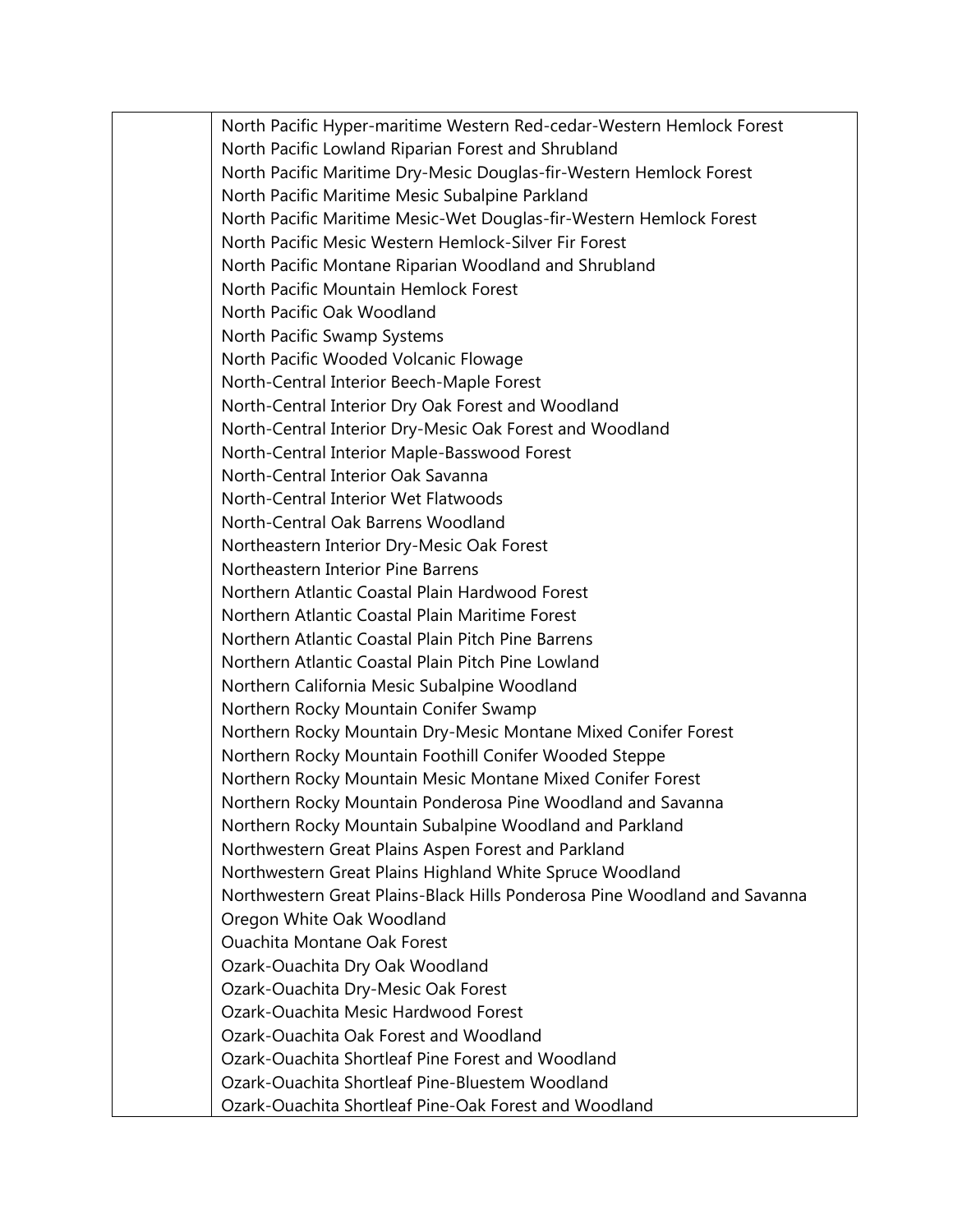Paleozoic Plateau Bluff and Talus Woodland Piedmont Hardpan Woodland and Forest Pinus albicaulis Woodland Alliance Pinus elliottii Saturated Temperate Woodland Alliance Pinus palustris-Pinus elliottii Forest Alliance Pinus sabiniana Woodland Alliance Pinus taeda Forest Alliance Pseudotsuga menziesii Giant Forest Alliance Quercus garryana Woodland Alliance Recently Logged-Tree Cover Rocky Mountain Aspen Forest and Woodland Rocky Mountain Bigtooth Maple Ravine Woodland Rocky Mountain Foothill Limber Pine-Juniper Woodland Rocky Mountain Lodgepole Pine Forest Rocky Mountain Montane Riparian Forest and Woodland Rocky Mountain Poor-Site Lodgepole Pine Forest Rocky Mountain Subalpine Dry-Mesic Spruce-Fir Forest and Woodland Rocky Mountain Subalpine Mesic-Wet Spruce-Fir Forest and Woodland Rocky Mountain Subalpine/Upper Montane Riparian Forest and Woodland Rocky Mountain Subalpine-Montane Limber-Bristlecone Pine Woodland Ruderal Forest-Northern and Central Hardwood and Conifer Ruderal Forest-Southeast Hardwood and Conifer Ruderal Upland Forest Ruderal Upland-Treed Sequoiadendron giganteum Forest Alliance Sierra Nevada Subalpine Lodgepole Pine Forest and Woodland Sierran-Intermontane Desert Western White Pine-White Fir Woodland South Florida Cypress Dome South Florida Hardwood Hammock South Florida Pine Flatwoods South-Central Interior Mesophytic Forest South-Central Interior/Upper Coastal Plain Flatwoods South-Central Interior/Upper Coastal Plain Wet Flatwoods Southeast Florida Coastal Strand and Maritime Hammock Southeastern Interior Longleaf Pine Woodland Southern and Central Appalachian Cove Forest Southern Appalachian Low-Elevation Pine Forest Southern Appalachian Montane Pine Forest and Woodland Southern Appalachian Northern Hardwood Forest Southern Appalachian Oak Forest Southern Atlantic Coastal Plain Dry and Dry-Mesic Oak Forest Southern Atlantic Coastal Plain Maritime Forest Southern Atlantic Coastal Plain Mesic Hardwood Forest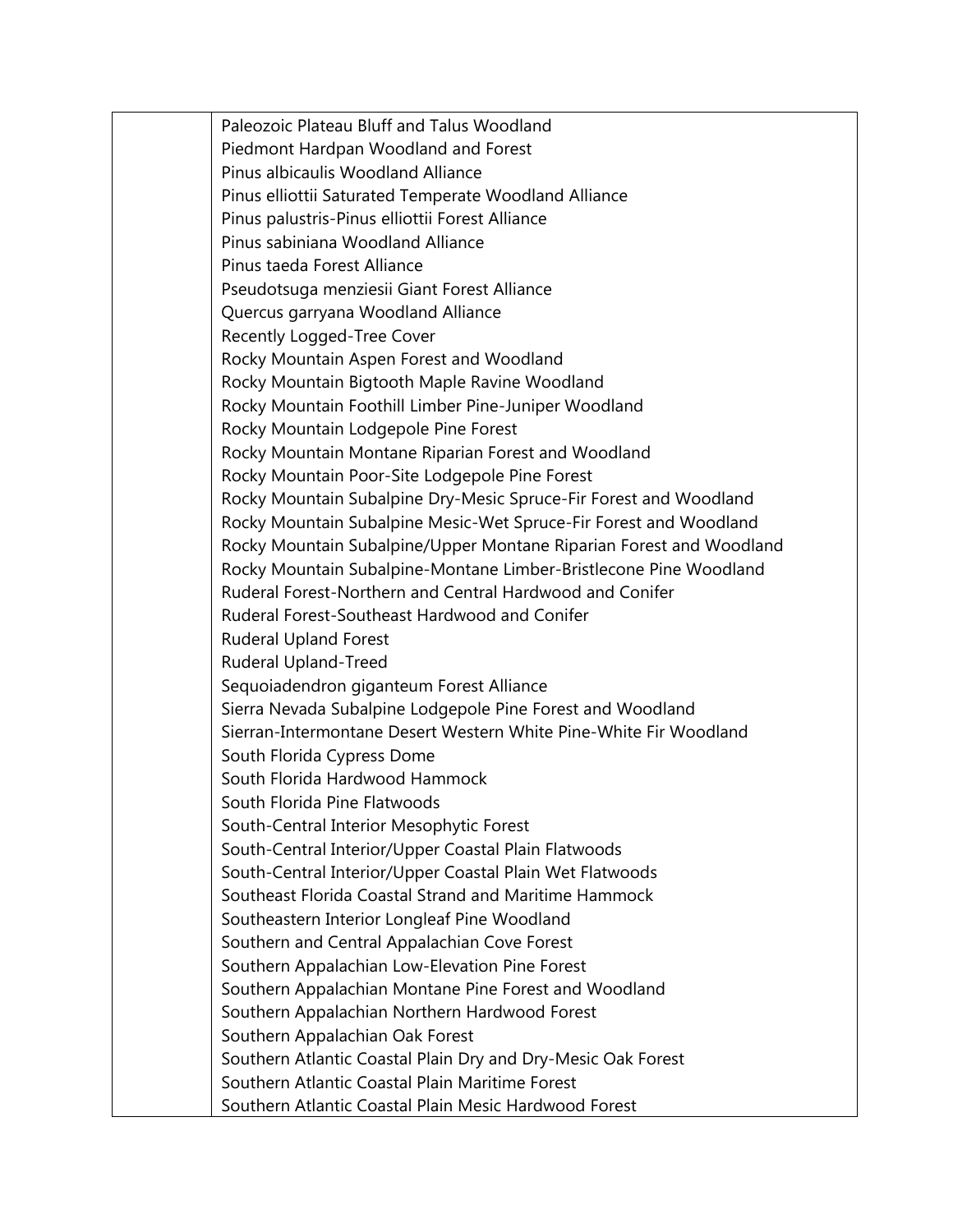Southern Atlantic Coastal Plain Nonriverine Swamp and Wet Hardwood Forest Southern Atlantic Coastal Plain Wet Pine Savanna and Flatwoods Southern California Oak Woodland and Savanna Southern Coastal Plain Blackland Prairie Southern Coastal Plain Dry Upland Hardwood Forest Southern Coastal Plain Limestone Forest Southern Coastal Plain Mesic Slope Forest Southern Coastal Plain Nonriverine Cypress Dome Woodland Southern Coastal Plain Seepage Swamp and Baygall Woodland Southern Interior Low Plateau Dry-Mesic Oak Forest Southern Piedmont Dry Oak Forest Southern Piedmont Dry Oak-Pine Forest Southern Piedmont Dry Pine Forest Southern Piedmont Mesic Forest Southern Ridge and Valley/Cumberland Dry Calcareous Forest Southern Rocky Mountain Dry-Mesic Montane Mixed Conifer Forest and Woodland Southern Rocky Mountain Juniper Woodland and Savanna Southern Rocky Mountain Mesic Montane Mixed Conifer Forest and Woodland Southern Rocky Mountain Pinyon-Juniper Woodland Southern Rocky Mountain Ponderosa Pine Savanna Southern Rocky Mountain Ponderosa Pine Woodland Southwest Florida Coastal Strand and Maritime Hammock Subalpine Douglas-fir Forest Subalpine Western Larch Forest Tamaulipan Floodplain Forest Tamaulipan Mesquite Upland Tree Tamaulipan Riparian Woodland Tsuga mertensiana-Abies amabilis Woodland Alliance West Gulf Coastal Plain Catahoula Barrens West Gulf Coastal Plain Chenier and Upper Texas Coastal Fringe Forest and Woodland West Gulf Coastal Plain Hardwood Flatwoods West Gulf Coastal Plain Hardwood Forest West Gulf Coastal Plain Mesic Hardwood Forest West Gulf Coastal Plain Nepheline Syenite Glade West Gulf Coastal Plain Nonriverine Wet Hardwood Flatwoods West Gulf Coastal Plain Pine Flatwoods West Gulf Coastal Plain Pine Forest West Gulf Coastal Plain Pine-Hardwood Flatwoods West Gulf Coastal Plain Pine-Hardwood Forest West Gulf Coastal Plain Sandhill Oak and Shortleaf Pine Forest and Woodland West Gulf Coastal Plain Sandhill Oak Forest and Woodland West Gulf Coastal Plain Sandhill Shortleaf Pine Forest and Woodland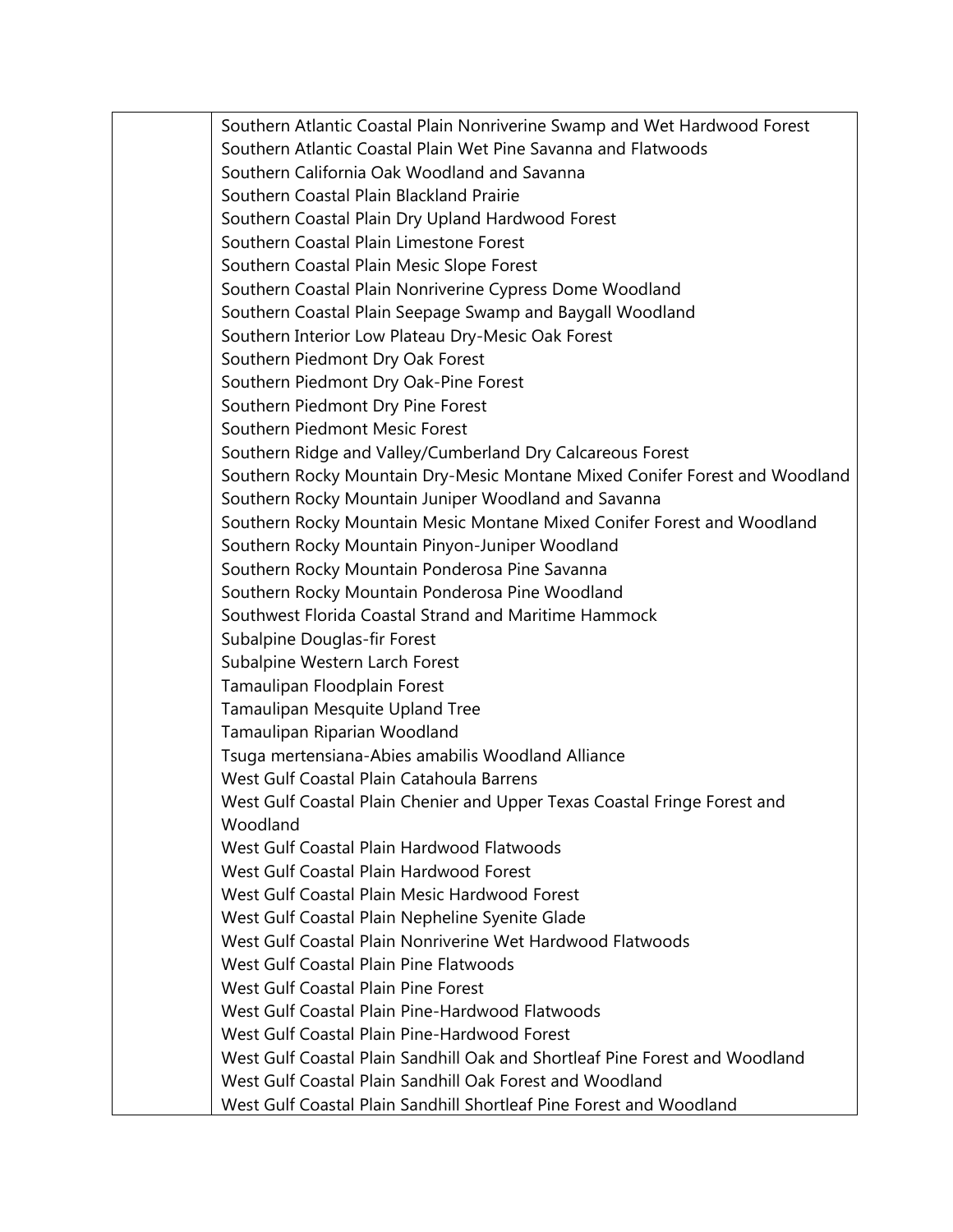|          | West Gulf Coastal Plain Seepage Swamp and Baygall                                          |
|----------|--------------------------------------------------------------------------------------------|
|          | West Gulf Coastal Plain Upland Longleaf Pine Forest and Woodland                           |
|          | West Gulf Coastal Plain Wet Longleaf Pine Savanna and Flatwoods                            |
|          | Western Great Plains Dry Bur Oak Forest and Woodland                                       |
|          | Western Great Plains Floodplain Forest and Woodland                                        |
|          | Western Great Plains Mesquite Woodland                                                     |
|          | Western Great Plains Wooded Draw and Ravine                                                |
|          | Willamette Valley Upland Prairie and Savanna                                               |
|          | Xeric Montane Douglas-fir Forest                                                           |
| EVH_2001 | 2001 Existing Vegetation Height category; Forest Height 0 to 5 meters, Forest              |
|          | Height 5 to 10 meters, Forest Height 10 to 25 meters, Forest Height 25 to 50               |
|          | meters, and Forest Height > 50 meters                                                      |
| EVC_2001 | 2001 Existing Vegetation Cover category; Tree cover > = 10 and < 20%, Tree Cover           |
|          | $>= 20$ and $<$ 30%, Tree Cover $>= 30$ and $<$ 40%, Tree Cover $>= 40$ and $<$ 50%,       |
|          | Tree Cover $>= 50$ and $< 60\%$ , Tree Cover $>= 60$ and $< 70\%$ , Tree Cover $>= 70$ and |
|          | $<$ 80%, Tree Cover > = 80 and $<$ 90%, Tree Cover > = 90 and $<=$ 100%                    |
| EVH_2010 | 2010 Existing Vegetation Height category; Forest Height 0 to 5 meters, Forest              |
|          | Height 5 to 10 meters, Forest Height 10 to 25 meters, Forest Height 25 to 50               |
|          | meters, and Forest Height > 50 meters                                                      |
| EVC_2010 | 2010 Existing Vegetation Cover category; Tree Cover > = 10 and < 20%, Tree Cover           |
|          | $>= 20$ and $<$ 30%, Tree Cover $>= 30$ and $<$ 40%, Tree Cover $>= 40$ and $<$ 50%,       |
|          | Tree Cover >= 50 and < 60%, Tree Cover >= 60 and < 70%, Tree Cover >= 70 and               |
|          | $<$ 80%, Tree Cover > = 80 and $<$ 90%, Tree Cover > = 90 and $<=$ 100%                    |

## **Mechanical**

This table contains data describing stand and disturbance features present within forested EVT's with mechanical disturbances

| <b>Name</b> | <b>Description</b>                                                   |
|-------------|----------------------------------------------------------------------|
| Disturbance | Mechanical Add or Mechanical Remove                                  |
| SEV_CAT     | Severity category; Low, Moderate, High                               |
| TSD_CAT     | Time since disturbance category; 1 year, 2 to 5 years, 6 to 10 years |
| <b>EVT</b>  | Abies concolor Forest Alliance                                       |
|             | Abies grandis Forest                                                 |
|             | Acadian Low-Elevation Hardwood Forest                                |
|             | Acadian Low-Elevation Spruce-Fir Forest                              |
|             | Acadian Low-Elevation Spruce-Fir-Hardwood Forest                     |
|             | Acadian-Appalachian Montane Spruce-Fir Forest                        |
|             | Acadian-Appalachian Subalpine Woodland                               |
|             | Alabama Ketona Glade and Woodland                                    |
|             | Allegheny-Cumberland Dry Oak Forest and Woodland                     |
|             | Appalachian Hemlock Forest                                           |
|             | Appalachian Hemlock-Northern Hardwood Forest                         |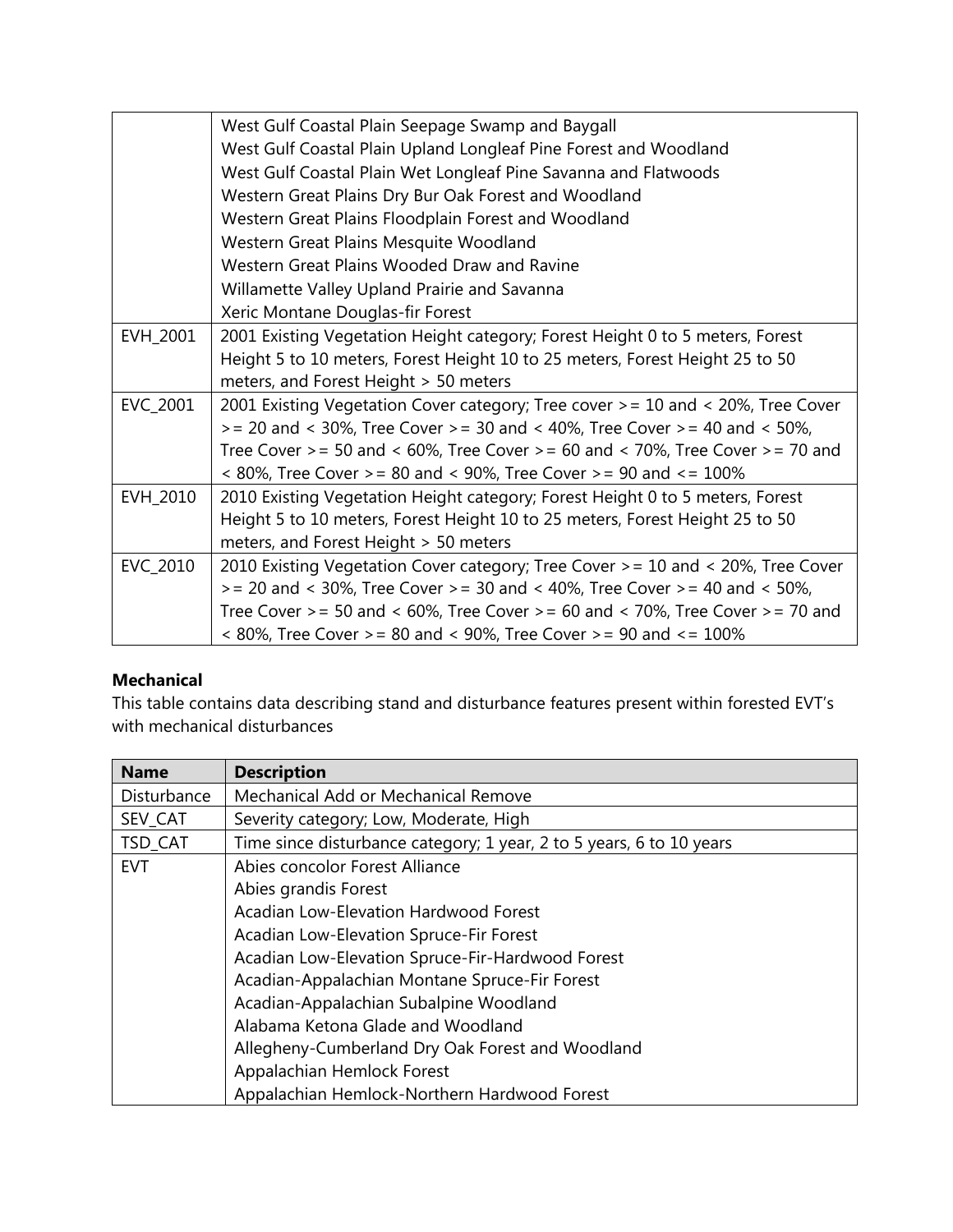Appalachian Northern Hardwood Forest Appalachian Shale Barrens Atlantic Coastal Plain Clay-Based Carolina Bay Wetland Atlantic Coastal Plain Fall-line Sandhills Longleaf Pine Woodland Atlantic Coastal Plain Peatland Pocosin and Canebrake Woodland Atlantic Coastal Plain Streamhead Seepage Swamp-Pocosin-Baygall Atlantic Coastal Plain Upland Longleaf Pine Woodland Boreal Acidic Peatland Forest Boreal Aspen-Birch Forest Boreal Hardwood Forest Boreal Jack Pine-Black Spruce Forest Boreal White Spruce-Fir Forest Boreal White Spruce-Fir-Hardwood Forest California Central Valley Mixed Oak Savanna California Central Valley Riparian Forest and Woodland California Coastal Closed-Cone Conifer Forest and Woodland California Coastal Live Oak Woodland and Savanna California Coastal Redwood Forest California Lower Montane Blue Oak Forest and Woodland California Lower Montane Blue Oak-Foothill Pine Forest and Woodland California Lower Montane Foothill Pine Woodland and Savanna California Montane Jeffrey Pine(-Ponderosa Pine) Woodland California Montane Riparian Systems Caribbean Coastal Wetland Systems Caribbean Forested Swamp Central and South Texas Coastal Fringe Forest and Woodland Central and Southern Appalachian Montane Oak Forest Central and Southern Appalachian Spruce-Fir Forest Central and Southern California Mixed Evergreen Woodland Central Appalachian Alkaline Glade and Woodland Central Appalachian Dry Oak Forest Central Appalachian Dry Oak-Pine Forest Central Appalachian Dry Pine Forest Central Appalachian Rocky Oak Woodland Central Appalachian Rocky Pine Woodland Central Appalachian Rocky Pine-Oak Woodland Central Atlantic Coastal Plain Maritime Forest Central Atlantic Coastal Plain Wet Longleaf Pine Savanna and Flatwoods Central Florida Pine Flatwoods Central Interior and Appalachian Floodplain Forest Central Interior and Appalachian Riparian Forest Central Interior and Appalachian Swamp Forest Central Interior Highlands Calcareous Glade and Barrens Woodland Central Interior Highlands Dry Acidic Glade and Barrens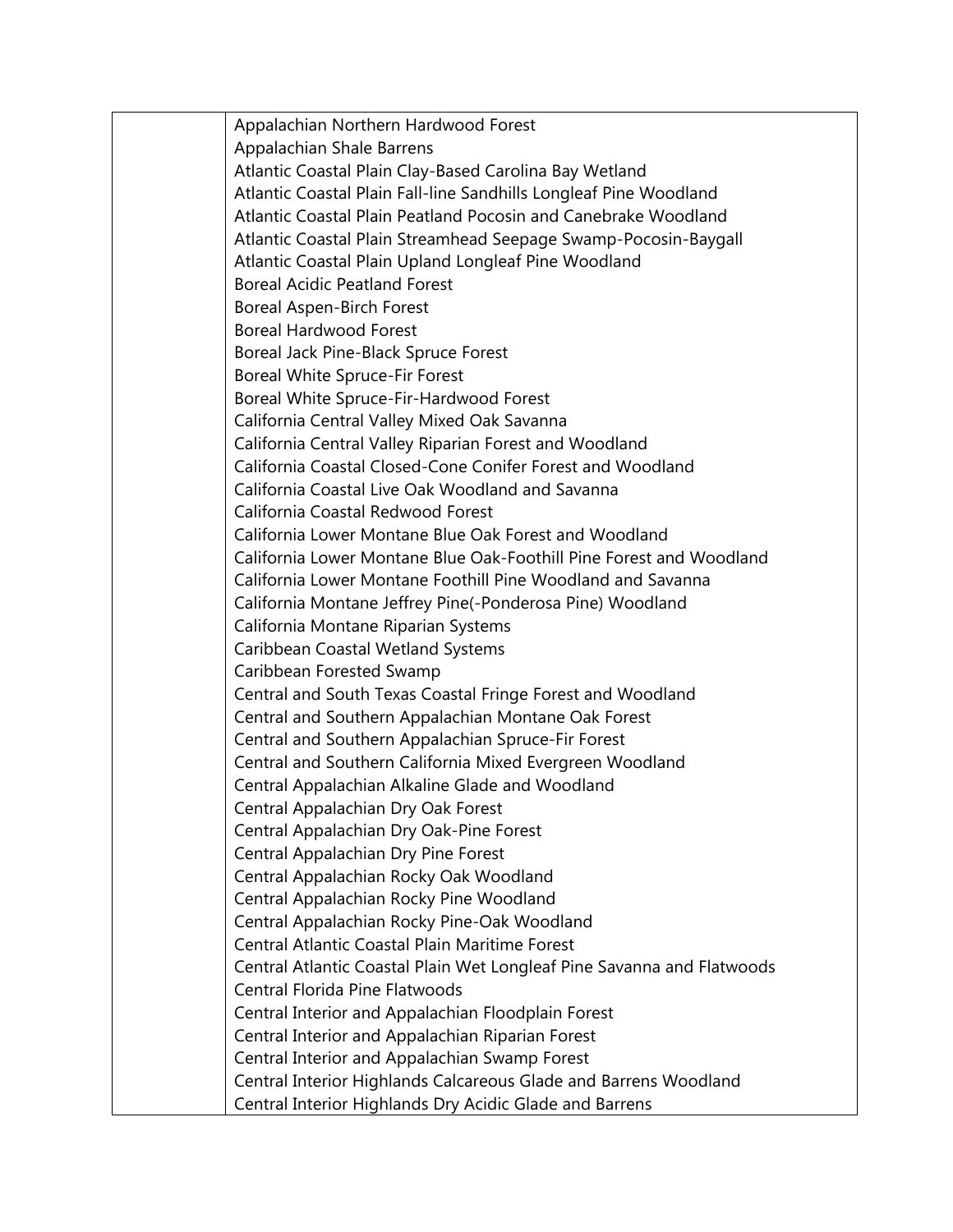Coastal Douglas-fir Woodland Colorado Plateau Pinyon-Juniper Woodland Columbia Plateau Western Juniper Woodland and Savanna Crosstimbers Oak Forest and Woodland Crowley's Ridge Mesic Loess Slope Forest Crowley's Ridge Sand Forest Cumberland Sandstone Glade and Barrens Douglas-fir - Oregon White Oak Woodland Dry-mesic Montane Douglas-fir Forest Dry-mesic Montane Western Larch Forest East Cascades Mesic Montane Mixed-Conifer Forest and Woodland East Cascades Oak - Ponderosa Pine Forest and Woodland East Cascades Oak Forest and Woodland East Cascades Ponderosa Pine Forest and Woodland East Gulf Coastal Plain Interior Oak Forest East Gulf Coastal Plain Interior Shortleaf Pine Forest East Gulf Coastal Plain Interior Shortleaf Pine-Oak Forest East Gulf Coastal Plain Interior Upland Longleaf Pine Woodland East Gulf Coastal Plain Jackson Prairie Woodland East Gulf Coastal Plain Maritime Forest East Gulf Coastal Plain Near-Coast Pine Flatwoods East Gulf Coastal Plain Northern Dry Upland Hardwood Forest East Gulf Coastal Plain Northern Loess Bluff Forest East Gulf Coastal Plain Northern Loess Plain Oak-Hickory Upland East Gulf Coastal Plain Northern Mesic Hardwood Slope Forest East Gulf Coastal Plain Savanna and Wet Prairie East Gulf Coastal Plain Southern Hardwood Flatwoods East Gulf Coastal Plain Southern Loblolly Flatwoods East Gulf Coastal Plain Southern Loblolly-Hardwood Flatwoods East Gulf Coastal Plain Southern Loess Bluff Forest East-Central Texas Plains Pine Forest and Woodland East-Central Texas Plains Post Oak Savanna and Woodland Eastern Boreal Floodplain Woodland Eastern Great Plains Floodplain Woodland Eastern Great Plains Tallgrass Aspen Forest and Woodland Eastern Serpentine Woodland Edwards Plateau Dry-Mesic Slope Forest and Woodland Edwards Plateau Limestone Woodland Edwards Plateau Mesic Canyon Edwards Plateau Riparian Woodland Florida Longleaf Pine Sandhill Florida Peninsula Inland Scrub Woodland Floridian Highlands Freshwater Marsh Woodland Great Basin Pinyon-Juniper Woodland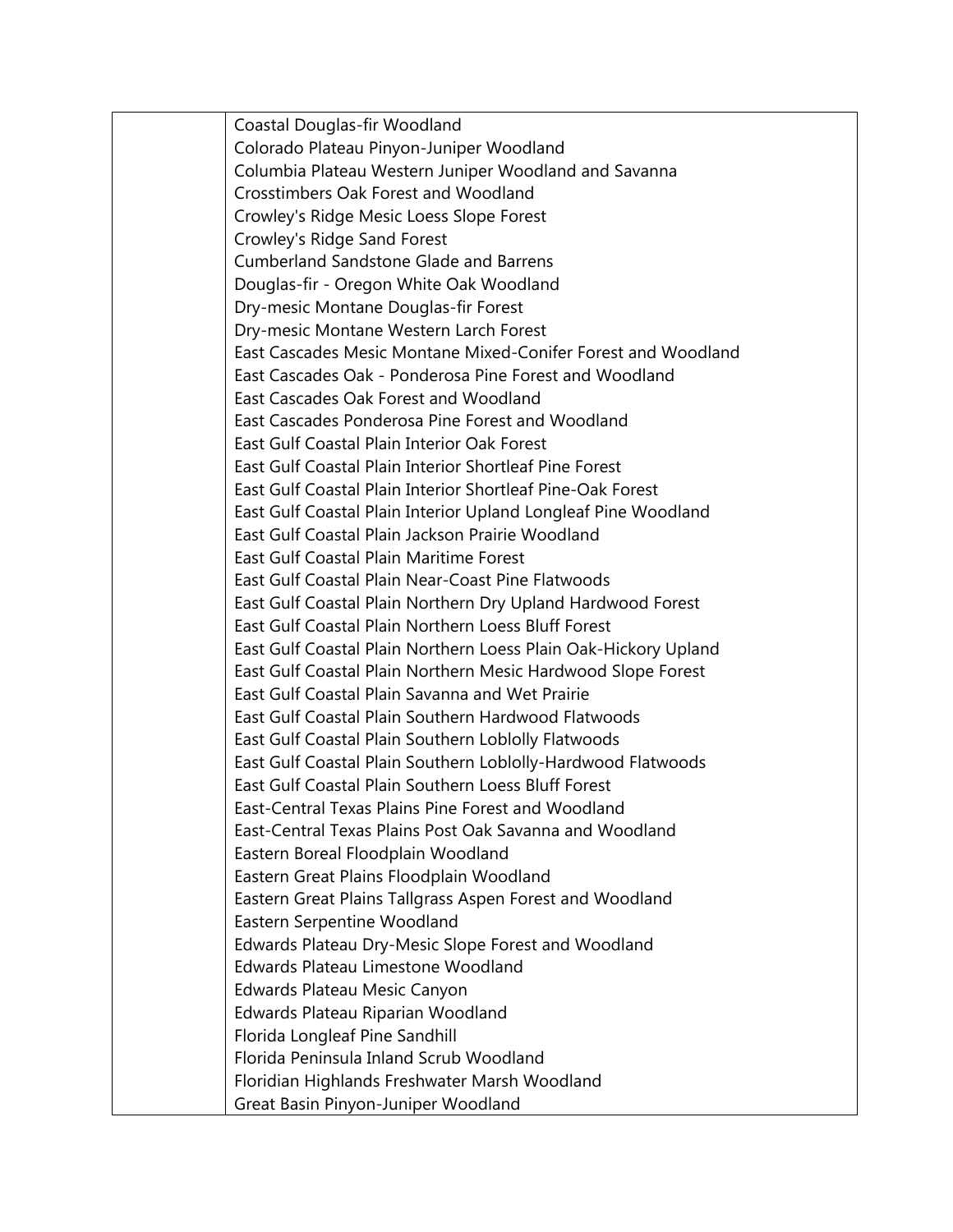| Great Lakes Wooded Dune and Swale                                       |
|-------------------------------------------------------------------------|
| Gulf and Atlantic Coastal Plain Floodplain Forest                       |
| Gulf and Atlantic Coastal Plain Small Stream Riparian Woodland          |
| Gulf and Atlantic Coastal Plain Swamp Systems                           |
| Inter-Mountain Basins Aspen-Mixed Conifer Forest and Woodland           |
| Inter-Mountain Basins Curl-leaf Mountain Mahogany Woodland              |
| Inter-Mountain Basins Juniper Savanna                                   |
| Inter-Mountain Basins Montane Riparian Forest and Woodland              |
| Inter-Mountain Basins Subalpine Limber-Bristlecone Pine Woodland        |
| <b>Introduced Forest Wetland</b>                                        |
| Introduced Riparian Forest and Woodland                                 |
| <b>Introduced Upland Vegetation-Treed</b>                               |
| <b>Introduced Wetland Vegetation-Tree</b>                               |
| Juniperus occidentalis Wooded Herbaceous Alliance                       |
| Juniperus occidentalis Woodland Alliance                                |
| Klamath-Siskiyou Lower Montane Serpentine Mixed Conifer Woodland        |
| Klamath-Siskiyou Upper Montane Serpentine Mixed Conifer Woodland        |
| Klamath-Siskiyou Xeromorphic Serpentine Savanna and Chaparral           |
| Laurentian Oak Barrens                                                  |
| <b>Laurentian Pine Barrens</b>                                          |
| Laurentian Pine-Oak Barrens                                             |
| Laurentian-Acadian Alkaline Conifer-Hardwood Swamp Forest               |
| Laurentian-Acadian Floodplain Forest                                    |
| Laurentian-Acadian Forested Wetlands                                    |
| Laurentian-Acadian Hardwood Forest                                      |
| Laurentian-Acadian Northern Hardwoods Forest                            |
| Laurentian-Acadian Northern Oak Forest                                  |
| Laurentian-Acadian Northern Pine Forest                                 |
| Laurentian-Acadian Northern Pine-Oak Forest                             |
| Laurentian-Acadian Pine-Hemlock Forest                                  |
| Laurentian-Acadian Pine-Hemlock-Hardwood Forest                         |
| Laurentian-Acadian Swamp Woodland                                       |
| Llano Uplift Acidic Forest and Woodland                                 |
| Lower Mississippi River Dune Woodland and Forest                        |
| Lower Mississippi River Flatwoods                                       |
| Madrean Encinal                                                         |
| Madrean Juniper Savanna                                                 |
| Madrean Lower Montane Pine-Oak Forest and Woodland                      |
| Madrean Pinyon-Juniper Woodland                                         |
| Madrean Upper Montane Conifer-Oak Forest and Woodland                   |
| Managed Tree Plantation-Northern and Central Hardwood and Conifer       |
| <b>Plantation Group</b>                                                 |
| Managed Tree Plantation-Southeast Conifer and Hardwood Plantation Group |
| Mediterranean California Dry-Mesic Mixed Conifer Forest and Woodland    |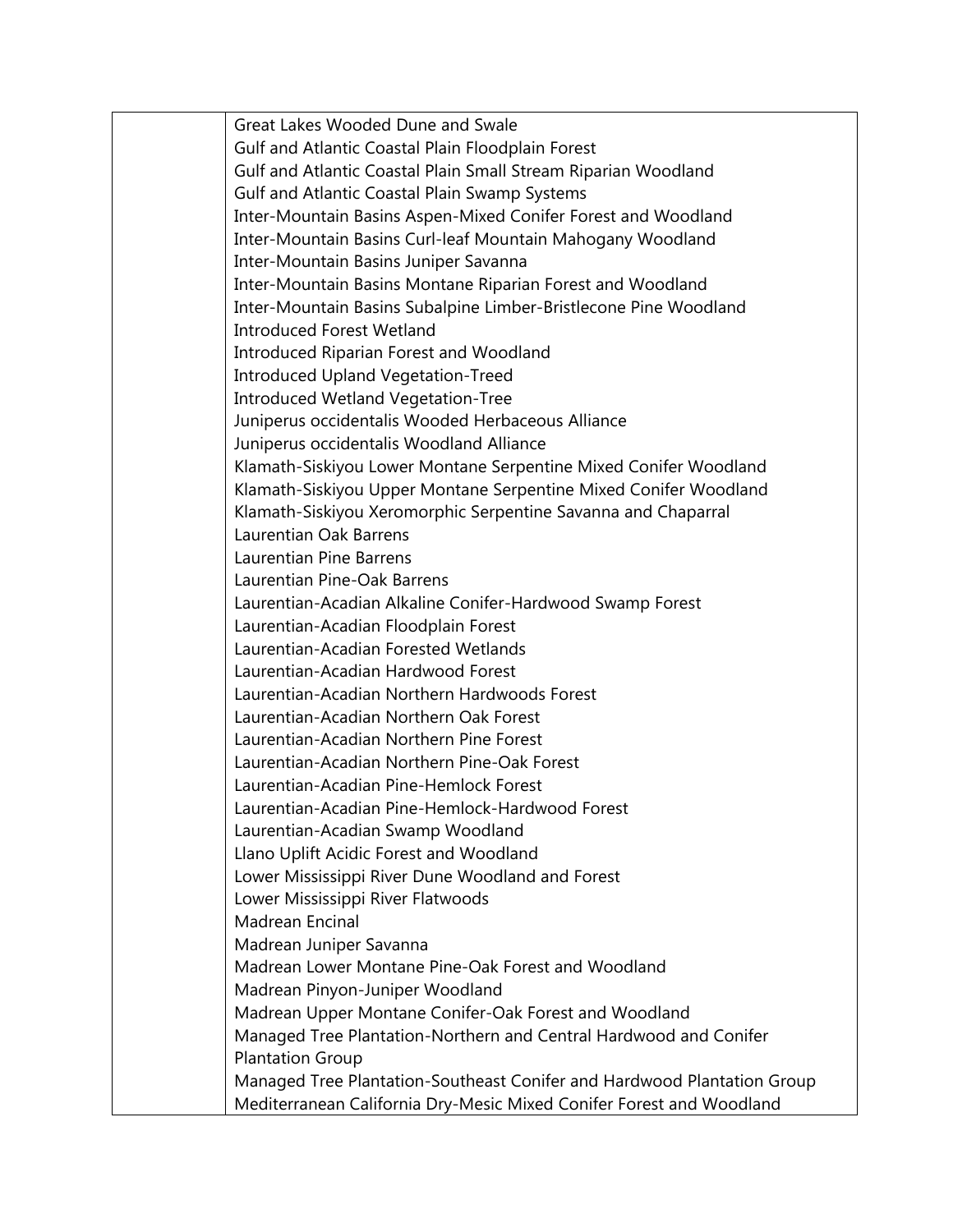Mediterranean California Lower Montane Black Oak - Conifer Forest and Woodland Mediterranean California Lower Montane Black Oak Forest and Woodland Mediterranean California Lower Montane Conifer Forest and Woodland Mediterranean California Mesic Mixed Conifer Forest and Woodland Mediterranean California Mesic Serpentine Woodland and Chaparral Mediterranean California Mixed Evergreen Forest Mediterranean California Mixed Oak Woodland Mediterranean California Red Fir Forest Mediterranean California Subalpine Woodland Mesic Montane Douglas-fir Forest Mesic Montane Western Larch Forest Middle Rocky Mountain Montane Douglas-fir Forest and Woodland Mississippi Delta Maritime Forest Mississippi River Alluvial Plain Dry-Mesic Loess Slope Forest Mixed Loblolly-Slash Pine Nashville Basin Limestone Glade and Woodland North American Warm Desert Riparian Forest and Woodland North Pacific Broadleaf Landslide Forest and Shrubland North Pacific Dry Douglas-fir(-Madrone) Forest and Woodland North Pacific Dry-Mesic Silver Fir-Western Hemlock-Douglas-fir Forest North Pacific Hypermaritime Seasonal Sitka Spruce Forest North Pacific Hypermaritime Western Red-cedar-Western Hemlock Forest North Pacific Lowland Riparian Forest and Shrubland North Pacific Maritime Dry-Mesic Douglas-fir-Western Hemlock Forest North Pacific Maritime Mesic Subalpine Parkland North Pacific Maritime Mesic-Wet Douglas-fir-Western Hemlock Forest North Pacific Mesic Western Hemlock-Silver Fir Forest North Pacific Montane Riparian Woodland and Shrubland North Pacific Mountain Hemlock Forest North Pacific Oak Woodland North Pacific Swamp Systems North Pacific Wooded Volcanic Flowage North-Central Interior Beech-Maple Forest North-Central Interior Dry Oak Forest and Woodland North-Central Interior Dry-Mesic Oak Forest and Woodland North-Central Interior Maple-Basswood Forest North-Central Interior Oak Savanna North-Central Interior Wet Flatwoods North-Central Oak Barrens Woodland Northeastern Interior Dry-Mesic Oak Forest Northeastern Interior Pine Barrens Northern Atlantic Coastal Plain Hardwood Forest Northern Atlantic Coastal Plain Maritime Forest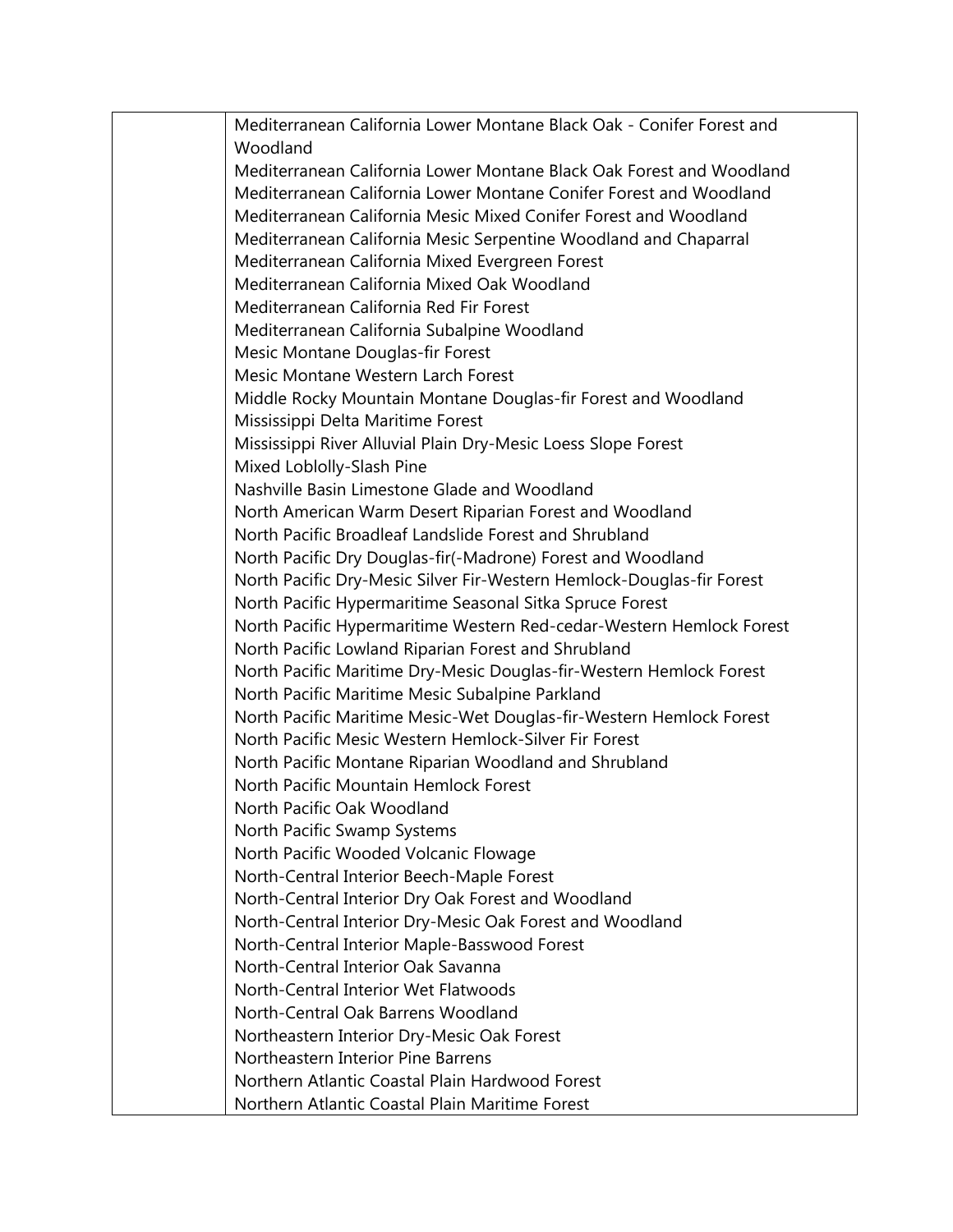Northern Atlantic Coastal Plain Pitch Pine Barrens Northern Atlantic Coastal Plain Pitch Pine Lowland Northern California Mesic Subalpine Woodland Northern Rocky Mountain Conifer Swamp Northern Rocky Mountain Dry-Mesic Montane Mixed Conifer Forest Northern Rocky Mountain Foothill Conifer Wooded Steppe Northern Rocky Mountain Mesic Montane Mixed Conifer Forest Northern Rocky Mountain Ponderosa Pine Woodland and Savanna Northern Rocky Mountain Subalpine Woodland and Parkland Northwestern Great Plains Aspen Forest and Parkland Northwestern Great Plains Highland White Spruce Woodland Northwestern Great Plains-Black Hills Ponderosa Pine Woodland and Savanna Oregon White Oak Woodland Ouachita Montane Oak Forest Ozark-Ouachita Dry Oak Woodland Ozark-Ouachita Dry-Mesic Oak Forest Ozark-Ouachita Mesic Hardwood Forest Ozark-Ouachita Oak Forest and Woodland Ozark-Ouachita Shortleaf Pine Forest and Woodland Ozark-Ouachita Shortleaf Pine-Bluestem Woodland Ozark-Ouachita Shortleaf Pine-Oak Forest and Woodland Paleozoic Plateau Bluff and Talus Woodland Piedmont Hardpan Woodland and Forest Pinus albicaulis Woodland Alliance Pinus elliottii Saturated Temperate Woodland Alliance Pinus palustris-Pinus elliottii Forest Alliance Pinus sabiniana Woodland Alliance Pinus taeda Forest Alliance Pseudotsuga menziesii Giant Forest Alliance Quercus garryana Woodland Alliance Recently Logged-Tree Cover Rocky Mountain Aspen Forest and Woodland Rocky Mountain Bigtooth Maple Ravine Woodland Rocky Mountain Foothill Limber Pine-Juniper Woodland Rocky Mountain Lodgepole Pine Forest Rocky Mountain Montane Riparian Forest and Woodland Rocky Mountain Poor-Site Lodgepole Pine Forest Rocky Mountain Subalpine Dry-Mesic Spruce-Fir Forest and Woodland Rocky Mountain Subalpine Mesic-Wet Spruce-Fir Forest and Woodland Rocky Mountain Subalpine/Upper Montane Riparian Forest and Woodland Rocky Mountain Subalpine-Montane Limber-Bristlecone Pine Woodland Ruderal Forest-Northern and Central Hardwood and Conifer Ruderal Forest-Southeast Hardwood and Conifer Ruderal Upland Forest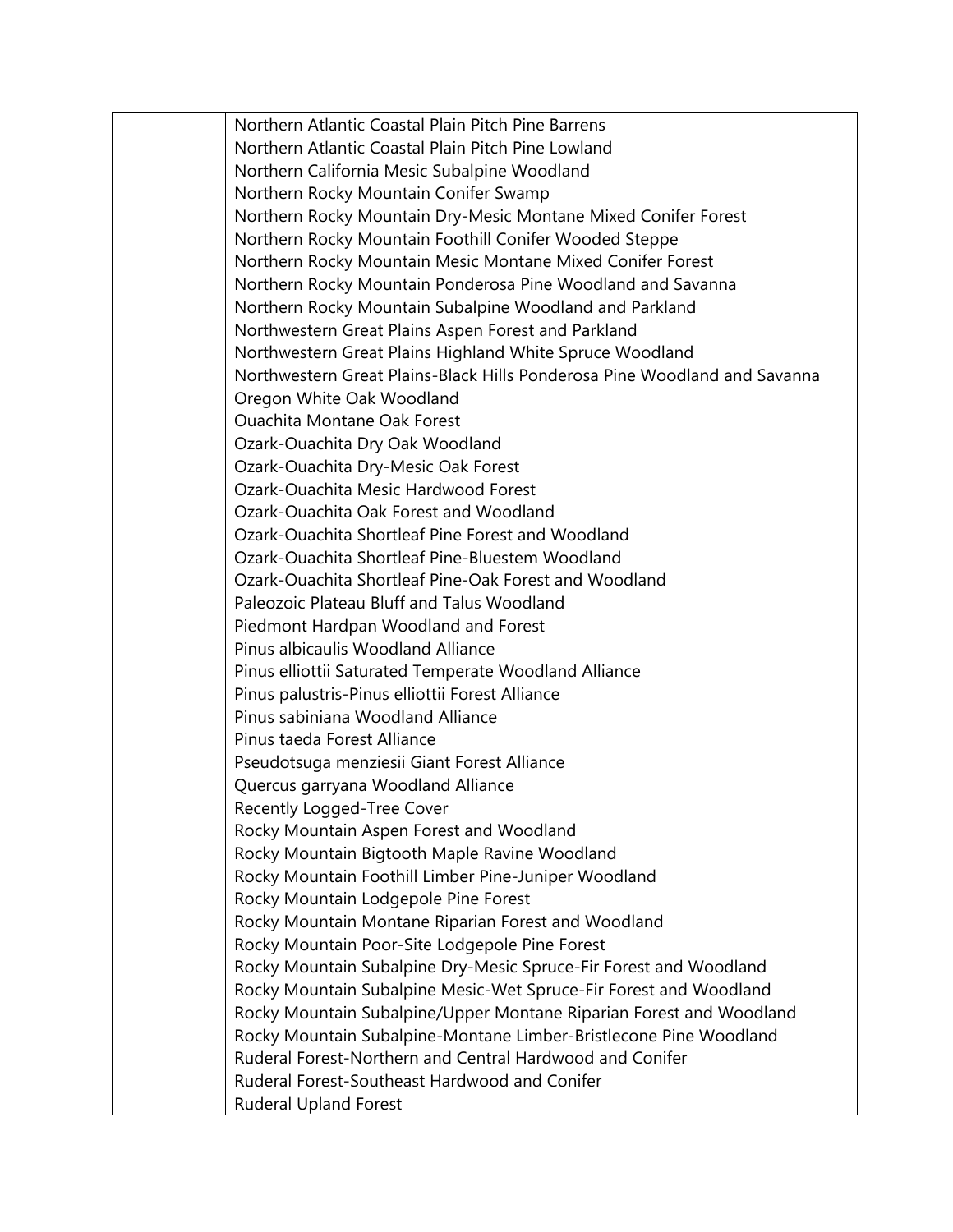Ruderal Upland-Treed Sequoiadendron giganteum Forest Alliance Sierra Nevada Subalpine Lodgepole Pine Forest and Woodland Sierran-Intermontane Desert Western White Pine-White Fir Woodland South Florida Cypress Dome South Florida Everglades Forest South Florida Hardwood Hammock South Florida Pine Flatwoods South-Central Interior Mesophytic Forest South-Central Interior/Upper Coastal Plain Flatwoods South-Central Interior/Upper Coastal Plain Wet Flatwoods Southeast Florida Coastal Strand and Maritime Hammock Southeastern Interior Longleaf Pine Woodland Southern and Central Appalachian Cove Forest Southern Appalachian Low-Elevation Pine Forest Southern Appalachian Montane Pine Forest and Woodland Southern Appalachian Northern Hardwood Forest Southern Appalachian Oak Forest Southern Atlantic Coastal Plain Dry and Dry-Mesic Oak Forest Southern Atlantic Coastal Plain Maritime Forest Southern Atlantic Coastal Plain Mesic Hardwood Forest Southern Atlantic Coastal Plain Nonriverine Swamp and Wet Hardwood Forest Southern Atlantic Coastal Plain Wet Pine Savanna and Flatwoods Southern California Oak Woodland and Savanna Southern Coastal Plain Blackland Prairie Woodland Southern Coastal Plain Dry Upland Hardwood Forest Southern Coastal Plain Limestone Forest Southern Coastal Plain Mesic Slope Forest Southern Coastal Plain Nonriverine Cypress Dome Woodland Southern Coastal Plain Seepage Swamp and Baygall Woodland Southern Interior Low Plateau Dry-Mesic Oak Forest Southern Piedmont Dry Oak Forest Southern Piedmont Dry Oak-Pine Forest Southern Piedmont Dry Pine Forest Southern Piedmont Mesic Forest Southern Ridge and Valley/Cumberland Dry Calcareous Forest Southern Rocky Mountain Dry-Mesic Montane Mixed Conifer Forest and Woodland Southern Rocky Mountain Juniper Woodland and Savanna Southern Rocky Mountain Mesic Montane Mixed Conifer Forest and Woodland Southern Rocky Mountain Pinyon-Juniper Woodland Southern Rocky Mountain Ponderosa Pine Savanna Southern Rocky Mountain Ponderosa Pine Woodland Southwest Florida Coastal Strand and Maritime Hammock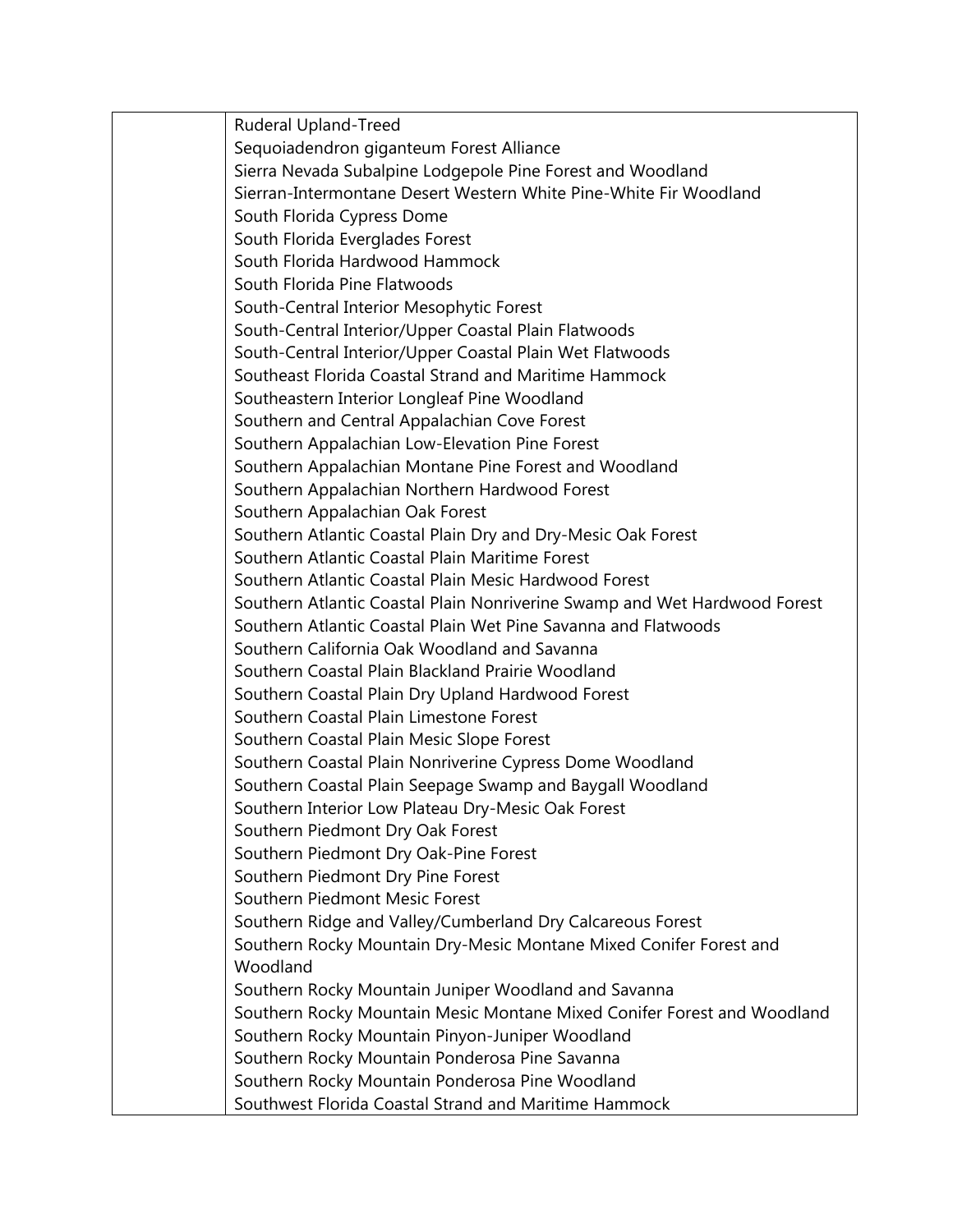|          | Subalpine Douglas-fir Forest                                                       |
|----------|------------------------------------------------------------------------------------|
|          | Subalpine Western Larch Forest                                                     |
|          | Tamaulipan Floodplain Forest                                                       |
|          | Tamaulipan Mesquite Upland Tree                                                    |
|          | Tamaulipan Riparian Woodland                                                       |
|          | Tsuga mertensiana-Abies amabilis Woodland Alliance                                 |
|          | West Gulf Coastal Plain Catahoula Barrens                                          |
|          | West Gulf Coastal Plain Chenier and Upper Texas Coastal Fringe Forest and          |
|          | Woodland                                                                           |
|          | West Gulf Coastal Plain Hardwood Flatwoods                                         |
|          | West Gulf Coastal Plain Hardwood Forest                                            |
|          | West Gulf Coastal Plain Mesic Hardwood Forest                                      |
|          | West Gulf Coastal Plain Nepheline Syenite Glade                                    |
|          | West Gulf Coastal Plain Nonriverine Wet Hardwood Flatwoods                         |
|          | West Gulf Coastal Plain Pine Flatwoods                                             |
|          | West Gulf Coastal Plain Pine Forest                                                |
|          | West Gulf Coastal Plain Pine-Hardwood Flatwoods                                    |
|          | West Gulf Coastal Plain Pine-Hardwood Forest                                       |
|          | West Gulf Coastal Plain Sandhill Oak and Shortleaf Pine Forest and Woodland        |
|          | West Gulf Coastal Plain Sandhill Oak Forest and Woodland                           |
|          | West Gulf Coastal Plain Sandhill Shortleaf Pine Forest and Woodland                |
|          | West Gulf Coastal Plain Seepage Swamp and Baygall                                  |
|          | West Gulf Coastal Plain Upland Longleaf Pine Forest and Woodland                   |
|          | West Gulf Coastal Plain Wet Longleaf Pine Savanna and Flatwoods                    |
|          | Western Great Plains Dry Bur Oak Forest and Woodland                               |
|          | Western Great Plains Floodplain Forest and Woodland                                |
|          | Western Great Plains Mesquite Woodland                                             |
|          | Western Great Plains Wooded Draw and Ravine                                        |
|          | Willamette Valley Upland Prairie and Savanna                                       |
|          | Xeric Montane Douglas-fir Forest                                                   |
| EVH_2001 | 2001 Existing Vegetation Height category; Forest Height 0 to 5 meters, Forest      |
|          | Height 5 to 10 meters, Forest Height 10 to 25 meters, Forest Height 25 to 50       |
|          | meters, and Forest Height > 50 meters                                              |
| EVC_2001 | 2001 Existing Vegetation Cover category; Tree cover > = 10 and < 20%, Tree         |
|          | Cover $>$ = 20 and < 30%, Tree Cover $>$ = 30 and < 40%, Tree Cover $>$ = 40 and < |
|          | 50%, Tree Cover > = 50 and < 60%, Tree Cover > = 60 and < 70%, Tree Cover > =      |
|          | 70 and < 80%, Tree Cover > = 80 and < 90%, Tree Cover > = 90 and < = 100%          |
| EVH_2010 | 2010 Existing Vegetation Height category; Forest Height 0 to 5 meters, Forest      |
|          | Height 5 to 10 meters, Forest Height 10 to 25 meters, Forest Height 25 to 50       |
|          | meters, and Forest Height > 50 meters                                              |
| EVC_2010 | 2010 Existing Vegetation Cover category; Tree Cover > = 10 and < 20%, Tree         |
|          | Cover > = 20 and < 30%, Tree Cover > = 30 and < 40%, Tree Cover > = 40 and <       |
|          | 50%, Tree Cover > = 50 and < 60%, Tree Cover > = 60 and < 70%, Tree Cover > =      |
|          | 70 and < 80%, Tree Cover > = 80 and < 90%, Tree Cover > = 90 and < = 100%          |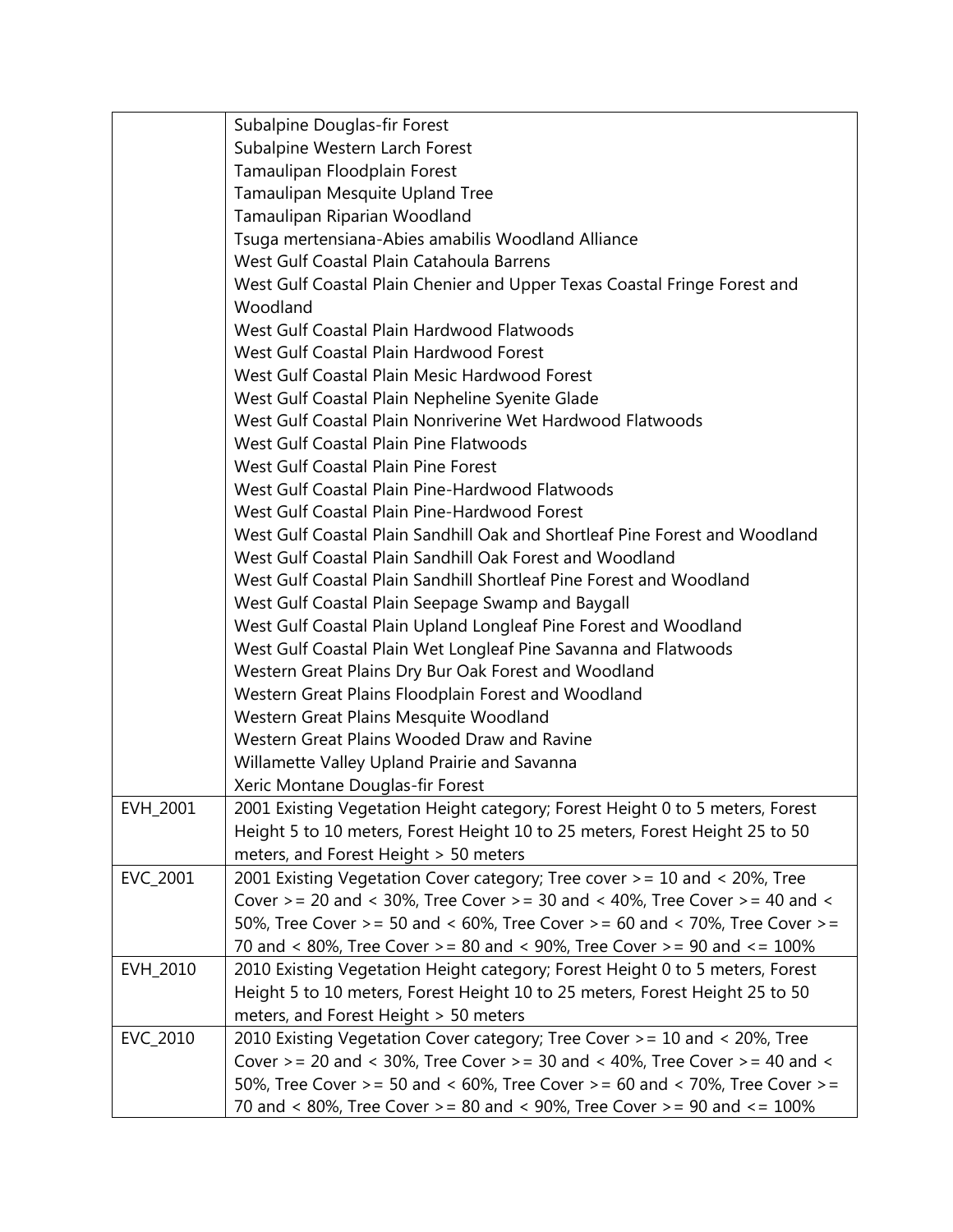## **Insects Disease**

This table contains data describing stand and disturbance features present within forested EVT's with insects and disease disturbances.

| <b>Name</b> | <b>Description</b>                                                   |
|-------------|----------------------------------------------------------------------|
| SEV_CAT     | Severity category; low, moderate, high                               |
| TSD_CAT     | Time since disturbance category; 1 year, 2 to 5 years, 6 to 10 years |
| <b>EVT</b>  | Abies concolor Forest Alliance                                       |
|             | Abies grandis Forest                                                 |
|             | <b>Acadian Low-Elevation Hardwood Forest</b>                         |
|             | Acadian Low-Elevation Spruce-Fir Forest                              |
|             | Acadian Low-Elevation Spruce-Fir-Hardwood Forest                     |
|             | Acadian-Appalachian Montane Spruce-Fir Forest                        |
|             | Acadian-Appalachian Subalpine Woodland                               |
|             | Alabama Ketona Glade and Woodland                                    |
|             | Allegheny-Cumberland Dry Oak Forest and Woodland                     |
|             | Appalachian Hemlock Forest                                           |
|             | Appalachian Hemlock-Northern Hardwood Forest                         |
|             | Appalachian Northern Hardwood Forest                                 |
|             | Appalachian Shale Barrens                                            |
|             | Atlantic Coastal Plain Clay-Based Carolina Bay Wetland               |
|             | Atlantic Coastal Plain Fall-line Sandhills Longleaf Pine Woodland    |
|             | Atlantic Coastal Plain Peatland Pocosin and Canebrake Woodland       |
|             | Atlantic Coastal Plain Streamhead Seepage Swamp-Pocosin-Baygall      |
|             | Atlantic Coastal Plain Upland Longleaf Pine Woodland                 |
|             | <b>Boreal Acidic Peatland Forest</b>                                 |
|             | <b>Boreal Aspen-Birch Forest</b>                                     |
|             | <b>Boreal Hardwood Forest</b>                                        |
|             | Boreal Jack Pine-Black Spruce Forest                                 |
|             | Boreal White Spruce-Fir Forest                                       |
|             | Boreal White Spruce-Fir-Hardwood Forest                              |
|             | California Central Valley Mixed Oak Savanna                          |
|             | California Central Valley Riparian Forest and Woodland               |
|             | California Coastal Closed-Cone Conifer Forest and Woodland           |
|             | California Coastal Live Oak Woodland and Savanna                     |
|             | California Coastal Redwood Forest                                    |
|             | California Lower Montane Blue Oak Forest and Woodland                |
|             | California Lower Montane Blue Oak-Foothill Pine Forest and Woodland  |
|             | California Lower Montane Foothill Pine Woodland and Savanna          |
|             | California Montane Jeffrey Pine(-Ponderosa Pine) Woodland            |
|             | California Montane Riparian Systems                                  |
|             | Caribbean Coastal Wetland Systems                                    |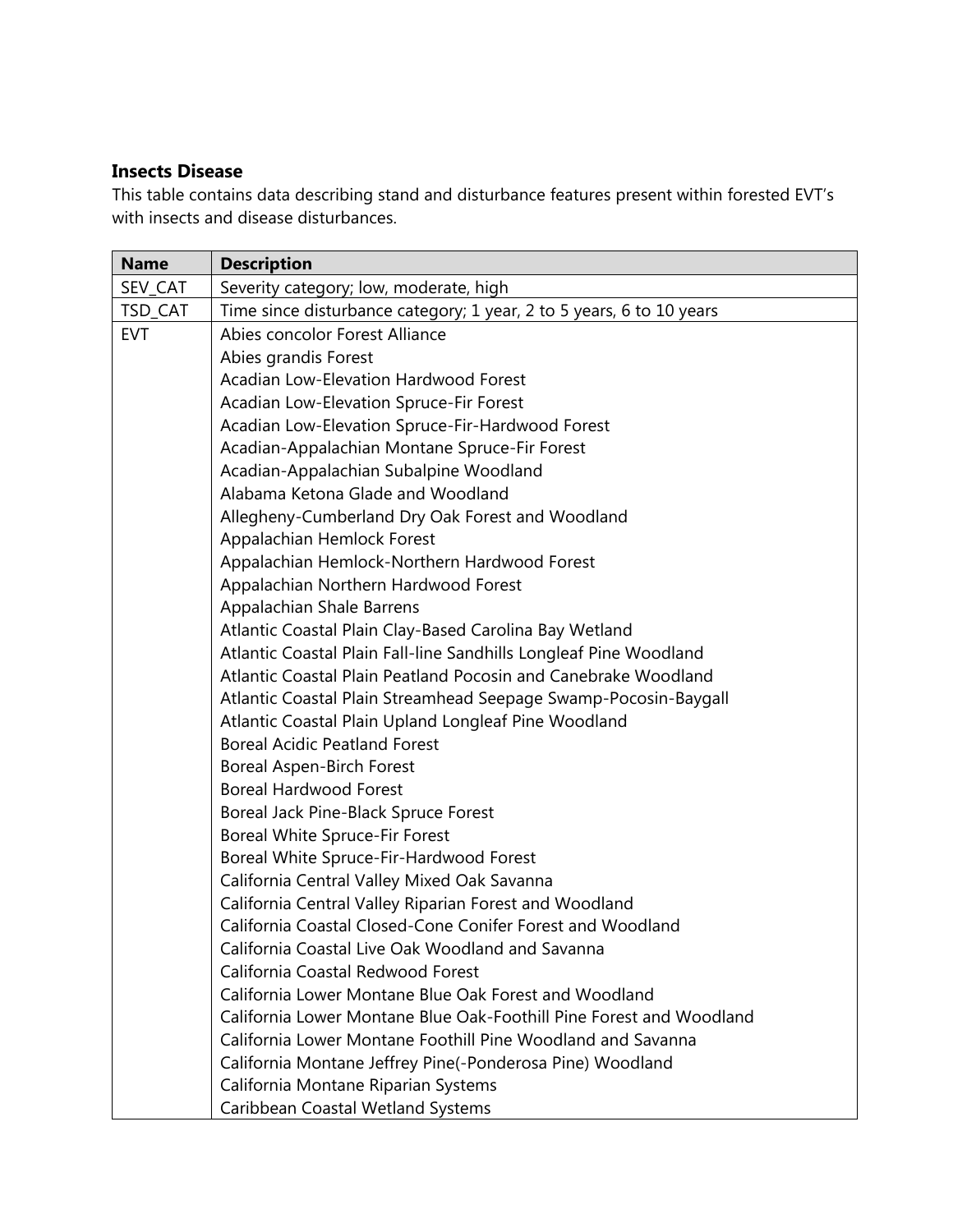| Caribbean Forested Swamp                                               |
|------------------------------------------------------------------------|
| Central and South Texas Coastal Fringe Forest and Woodland             |
| Central and Southern Appalachian Montane Oak Forest                    |
| Central and Southern Appalachian Spruce-Fir Forest                     |
| Central and Southern California Mixed Evergreen Woodland               |
| Central Appalachian Alkaline Glade and Woodland                        |
| Central Appalachian Dry Oak Forest                                     |
| Central Appalachian Dry Oak-Pine Forest                                |
| Central Appalachian Dry Pine Forest                                    |
| Central Appalachian Rocky Oak Woodland                                 |
| Central Appalachian Rocky Pine Woodland                                |
| Central Appalachian Rocky Pine-Oak Woodland                            |
| <b>Central Atlantic Coastal Plain Maritime Forest</b>                  |
| Central Atlantic Coastal Plain Wet Longleaf Pine Savanna and Flatwoods |
| <b>Central Florida Pine Flatwoods</b>                                  |
| Central Interior and Appalachian Floodplain Forest                     |
| Central Interior and Appalachian Riparian Forest                       |
| Central Interior and Appalachian Swamp Forest                          |
| Central Interior Highlands Calcareous Glade and Barrens Woodland       |
| Central Interior Highlands Dry Acidic Glade and Barrens                |
| Coastal Douglas-fir Woodland                                           |
| Colorado Plateau Pinyon-Juniper Woodland                               |
| Columbia Plateau Western Juniper Woodland and Savanna                  |
| <b>Crosstimbers Oak Forest and Woodland</b>                            |
| Crowley's Ridge Mesic Loess Slope Forest                               |
| Crowley's Ridge Sand Forest                                            |
| <b>Cumberland Sandstone Glade and Barrens</b>                          |
| Douglas-fir - Oregon White Oak Woodland                                |
| Dry-mesic Montane Douglas-fir Forest                                   |
| Dry-mesic Montane Western Larch Forest                                 |
| East Cascades Mesic Montane Mixed-Conifer Forest and Woodland          |
| East Cascades Oak - Ponderosa Pine Forest and Woodland                 |
| East Cascades Oak Forest and Woodland                                  |
| East Cascades Ponderosa Pine Forest and Woodland                       |
| East Gulf Coastal Plain Interior Oak Forest                            |
| East Gulf Coastal Plain Interior Shortleaf Pine Forest                 |
| East Gulf Coastal Plain Interior Shortleaf Pine-Oak Forest             |
| East Gulf Coastal Plain Interior Upland Longleaf Pine Woodland         |
| East Gulf Coastal Plain Jackson Prairie Woodland                       |
| East Gulf Coastal Plain Maritime Forest                                |
| East Gulf Coastal Plain Near-Coast Pine Flatwoods                      |
| East Gulf Coastal Plain Northern Dry Upland Hardwood Forest            |
| East Gulf Coastal Plain Northern Loess Bluff Forest                    |
| East Gulf Coastal Plain Northern Loess Plain Oak-Hickory Upland        |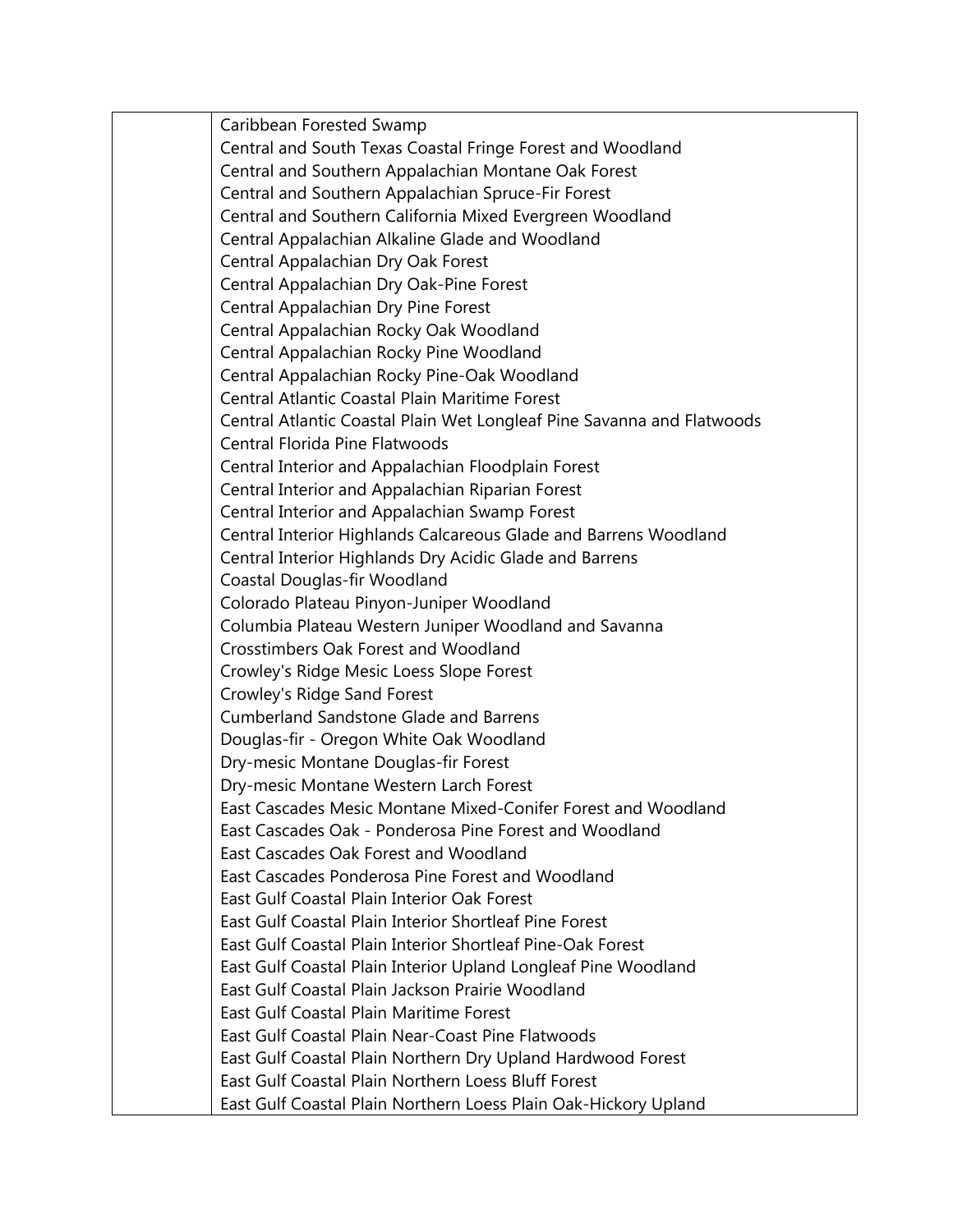East Gulf Coastal Plain Northern Mesic Hardwood Slope Forest East Gulf Coastal Plain Southern Hardwood Flatwoods East Gulf Coastal Plain Southern Loblolly Flatwoods East Gulf Coastal Plain Southern Loblolly-Hardwood Flatwoods East Gulf Coastal Plain Southern Loess Bluff Forest East-Central Texas Plains Pine Forest and Woodland East-Central Texas Plains Post Oak Savanna and Woodland Eastern Boreal Floodplain Woodland Eastern Great Plains Floodplain Woodland Eastern Great Plains Tallgrass Aspen Forest and Woodland Eastern Serpentine Woodland Edwards Plateau Dry-Mesic Slope Forest and Woodland Edwards Plateau Limestone Woodland Edwards Plateau Mesic Canyon Edwards Plateau Riparian Woodland Florida Longleaf Pine Sandhill Florida Peninsula Inland Scrub Woodland Floridian Highlands Freshwater Marsh Woodland Great Basin Pinyon-Juniper Woodland Great Lakes Wooded Dune and Swale Gulf and Atlantic Coastal Plain Floodplain Forest Gulf and Atlantic Coastal Plain Small Stream Riparian Woodland Gulf and Atlantic Coastal Plain Swamp Systems Inter-Mountain Basins Aspen-Mixed Conifer Forest and Woodland Inter-Mountain Basins Curl-leaf Mountain Mahogany Woodland Inter-Mountain Basins Juniper Savanna Inter-Mountain Basins Montane Riparian Forest and Woodland Inter-Mountain Basins Subalpine Limber-Bristlecone Pine Woodland Introduced Forest Wetland Introduced Riparian Forest and Woodland Introduced Upland Vegetation-Treed Introduced Wetland Vegetation-Tree Juniperus occidentalis Wooded Herbaceous Alliance Juniperus occidentalis Woodland Alliance Klamath-Siskiyou Lower Montane Serpentine Mixed Conifer Woodland Klamath-Siskiyou Upper Montane Serpentine Mixed Conifer Woodland Klamath-Siskiyou Xeromorphic Serpentine Savanna and Chaparral Laurentian Oak Barrens Laurentian Pine Barrens Laurentian Pine-Oak Barrens Laurentian-Acadian Alkaline Conifer-Hardwood Swamp Forest Laurentian-Acadian Floodplain Forest Laurentian-Acadian Forested Wetlands Laurentian-Acadian Hardwood Forest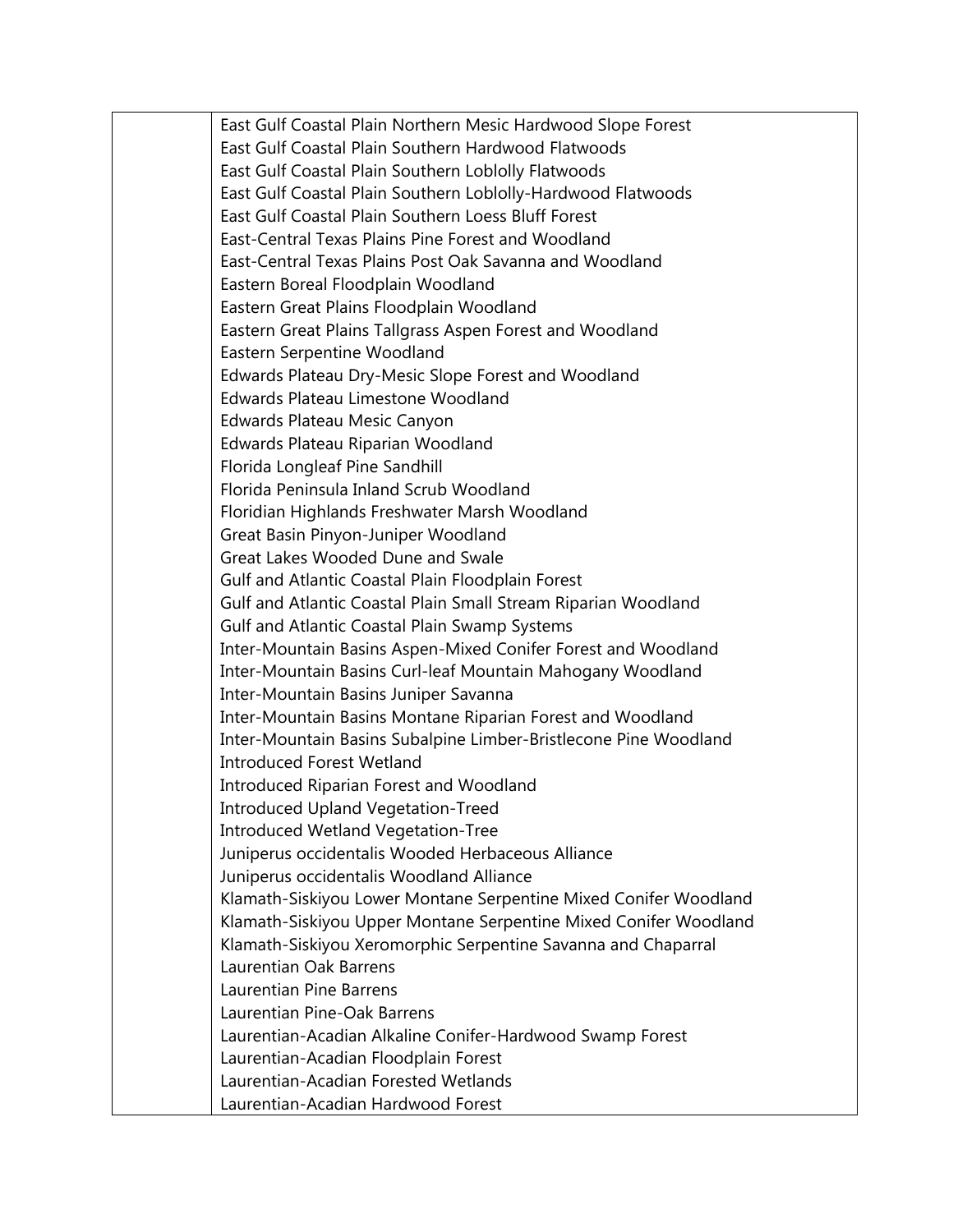| Laurentian-Acadian Northern Hardwoods Forest                                   |  |
|--------------------------------------------------------------------------------|--|
| Laurentian-Acadian Northern Oak Forest                                         |  |
| Laurentian-Acadian Northern Pine Forest                                        |  |
| Laurentian-Acadian Northern Pine-Oak Forest                                    |  |
| Laurentian-Acadian Pine-Hemlock Forest                                         |  |
| Laurentian-Acadian Pine-Hemlock-Hardwood Forest                                |  |
| Laurentian-Acadian Swamp Woodland                                              |  |
| Llano Uplift Acidic Forest and Woodland                                        |  |
| Lower Mississippi River Dune Woodland and Forest                               |  |
| Lower Mississippi River Flatwoods                                              |  |
| Madrean Encinal                                                                |  |
| Madrean Juniper Savanna                                                        |  |
| Madrean Lower Montane Pine-Oak Forest and Woodland                             |  |
| Madrean Pinyon-Juniper Woodland                                                |  |
| Madrean Upper Montane Conifer-Oak Forest and Woodland                          |  |
| Managed Tree Plantation-Northern and Central Hardwood and Conifer Plantation   |  |
| Group                                                                          |  |
| Managed Tree Plantation-Southeast Conifer and Hardwood Plantation Group        |  |
| Mediterranean California Dry-Mesic Mixed Conifer Forest and Woodland           |  |
| Mediterranean California Lower Montane Black Oak - Conifer Forest and Woodland |  |
| Mediterranean California Lower Montane Black Oak Forest and Woodland           |  |
| Mediterranean California Lower Montane Conifer Forest and Woodland             |  |
| Mediterranean California Mesic Mixed Conifer Forest and Woodland               |  |
| Mediterranean California Mesic Serpentine Woodland and Chaparral               |  |
| Mediterranean California Mixed Evergreen Forest                                |  |
| Mediterranean California Mixed Oak Woodland                                    |  |
| Mediterranean California Red Fir Forest                                        |  |
| Mediterranean California Subalpine Woodland                                    |  |
| Mesic Montane Douglas-fir Forest                                               |  |
| Mesic Montane Western Larch Forest                                             |  |
| Middle Rocky Mountain Montane Douglas-fir Forest and Woodland                  |  |
| Mississippi Delta Maritime Forest                                              |  |
| Mississippi River Alluvial Plain Dry-Mesic Loess Slope Forest                  |  |
| Mixed Loblolly-Slash Pine                                                      |  |
| Nashville Basin Limestone Glade and Woodland                                   |  |
| North American Warm Desert Riparian Forest and Woodland                        |  |
| North Pacific Broadleaf Landslide Forest and Shrubland                         |  |
| North Pacific Dry Douglas-fir(-Madrone) Forest and Woodland                    |  |
| North Pacific Dry-Mesic Silver Fir-Western Hemlock-Douglas-fir Forest          |  |
| North Pacific Hypermaritime Seasonal Sitka Spruce Forest                       |  |
| North Pacific Hypermaritime Western Red-cedar-Western Hemlock Forest           |  |
| North Pacific Lowland Riparian Forest and Shrubland                            |  |
| North Pacific Maritime Dry-Mesic Douglas-fir-Western Hemlock Forest            |  |
| North Pacific Maritime Mesic Subalpine Parkland                                |  |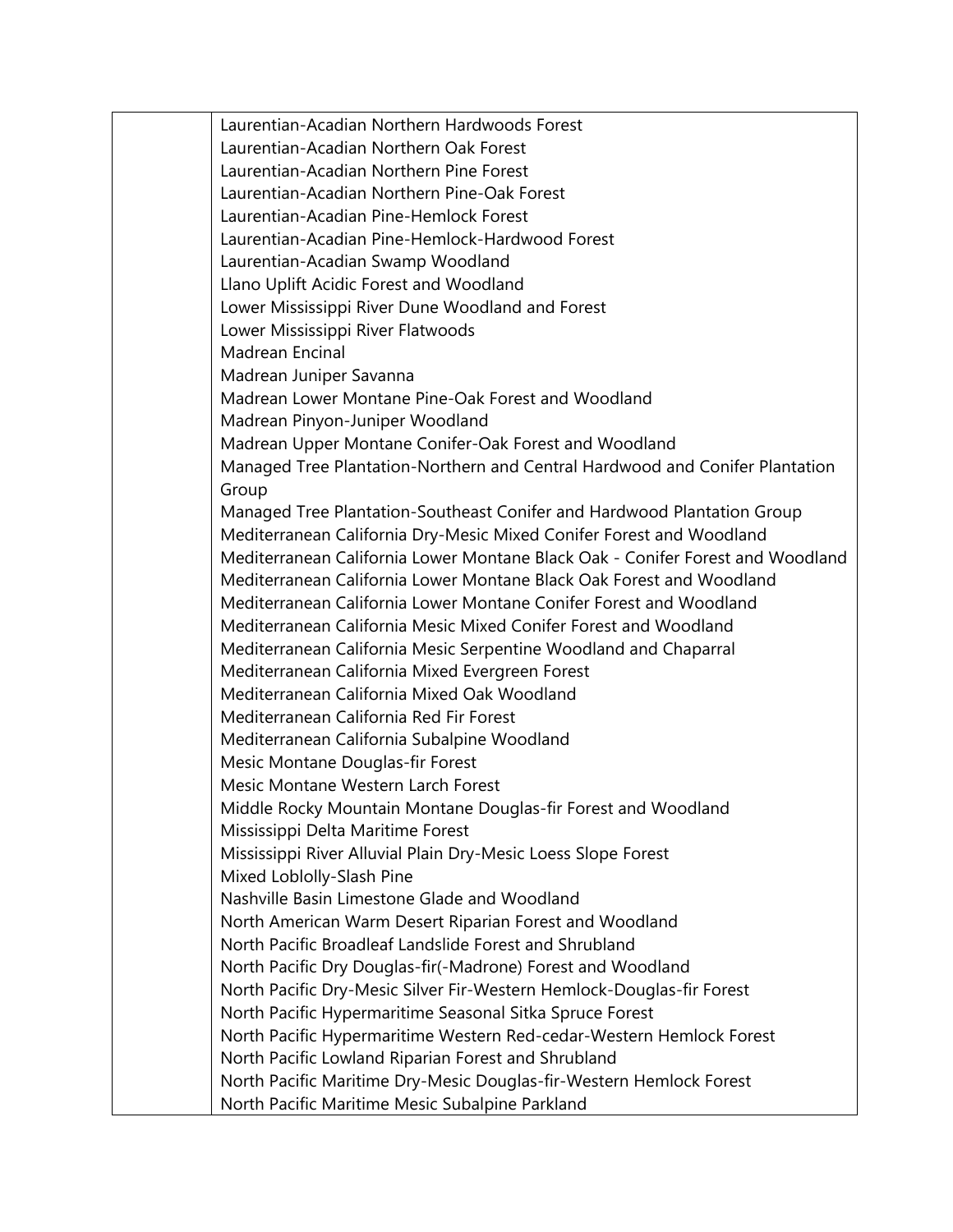North Pacific Maritime Mesic-Wet Douglas-fir-Western Hemlock Forest North Pacific Mesic Western Hemlock-Silver Fir Forest North Pacific Montane Riparian Woodland and Shrubland North Pacific Mountain Hemlock Forest North Pacific Oak Woodland North Pacific Swamp Systems North Pacific Wooded Volcanic Flowage North-Central Interior Beech-Maple Forest North-Central Interior Dry Oak Forest and Woodland North-Central Interior Dry-Mesic Oak Forest and Woodland North-Central Interior Maple-Basswood Forest North-Central Interior Oak Savanna North-Central Interior Wet Flatwoods North-Central Oak Barrens Woodland Northeastern Interior Dry-Mesic Oak Forest Northeastern Interior Pine Barrens Northern Atlantic Coastal Plain Hardwood Forest Northern Atlantic Coastal Plain Maritime Forest Northern Atlantic Coastal Plain Pitch Pine Barrens Northern Atlantic Coastal Plain Pitch Pine Lowland Northern California Mesic Subalpine Woodland Northern Rocky Mountain Conifer Swamp Northern Rocky Mountain Dry-Mesic Montane Mixed Conifer Forest Northern Rocky Mountain Foothill Conifer Wooded Steppe Northern Rocky Mountain Mesic Montane Mixed Conifer Forest Northern Rocky Mountain Ponderosa Pine Woodland and Savanna Northern Rocky Mountain Subalpine Woodland and Parkland Northwestern Great Plains Aspen Forest and Parkland Northwestern Great Plains Highland White Spruce Woodland Northwestern Great Plains-Black Hills Ponderosa Pine Woodland and Savanna Oregon White Oak Woodland Ouachita Montane Oak Forest Ozark-Ouachita Dry Oak Woodland Ozark-Ouachita Dry-Mesic Oak Forest Ozark-Ouachita Mesic Hardwood Forest Ozark-Ouachita Oak Forest and Woodland Ozark-Ouachita Shortleaf Pine Forest and Woodland Ozark-Ouachita Shortleaf Pine-Bluestem Woodland Ozark-Ouachita Shortleaf Pine-Oak Forest and Woodland Paleozoic Plateau Bluff and Talus Woodland Piedmont Hardpan Woodland and Forest Pinus albicaulis Woodland Alliance Pinus elliottii Saturated Temperate Woodland Alliance Pinus palustris-Pinus elliottii Forest Alliance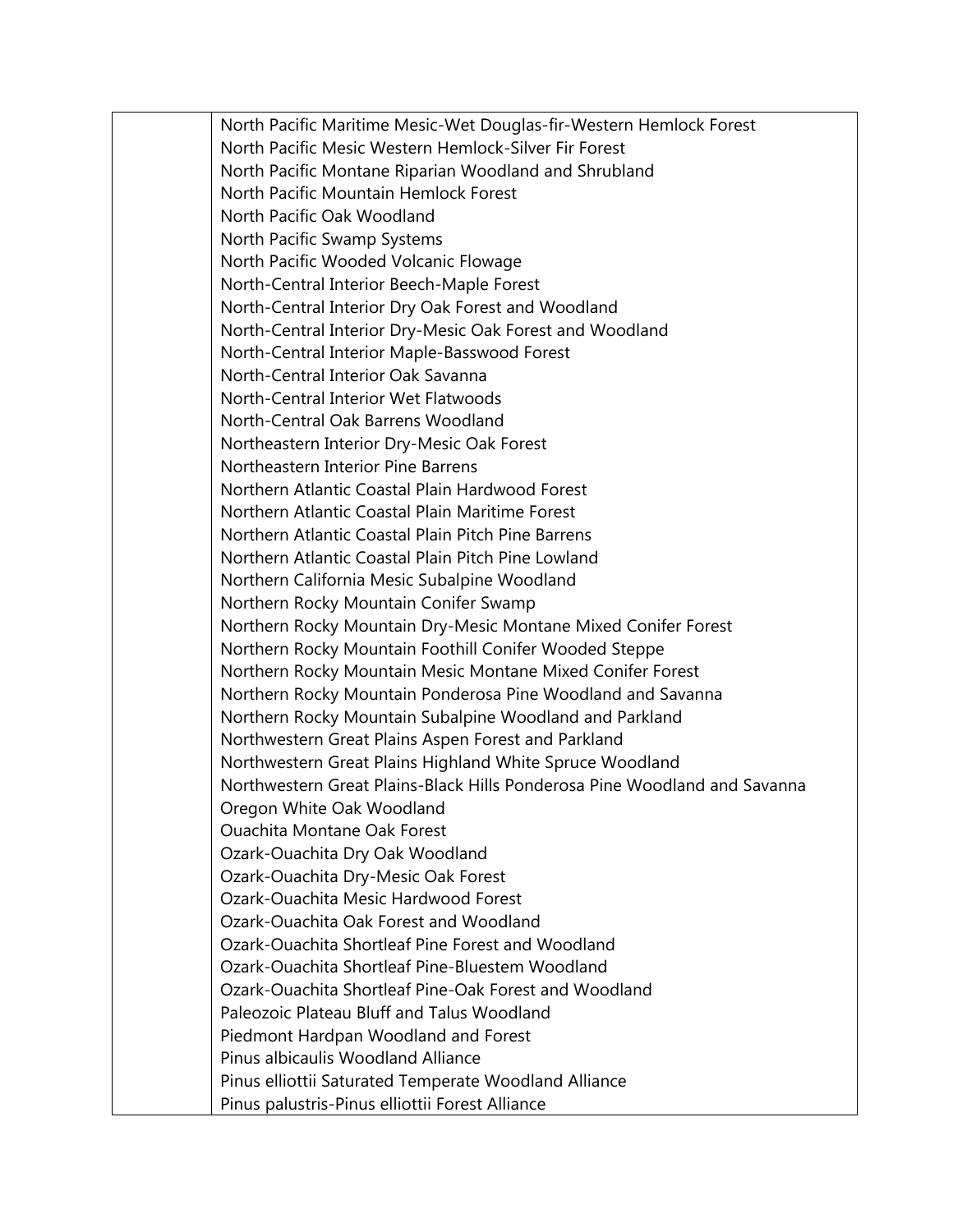Pinus sabiniana Woodland Alliance Pinus taeda Forest Alliance Pseudotsuga menziesii Giant Forest Alliance Quercus garryana Woodland Alliance Recently Logged-Tree Cover Rocky Mountain Aspen Forest and Woodland Rocky Mountain Bigtooth Maple Ravine Woodland Rocky Mountain Foothill Limber Pine-Juniper Woodland Rocky Mountain Lodgepole Pine Forest Rocky Mountain Montane Riparian Forest and Woodland Rocky Mountain Poor-Site Lodgepole Pine Forest Rocky Mountain Subalpine Dry-Mesic Spruce-Fir Forest and Woodland Rocky Mountain Subalpine Mesic-Wet Spruce-Fir Forest and Woodland Rocky Mountain Subalpine/Upper Montane Riparian Forest and Woodland Rocky Mountain Subalpine-Montane Limber-Bristlecone Pine Woodland Ruderal Forest-Northern and Central Hardwood and Conifer Ruderal Forest-Southeast Hardwood and Conifer Ruderal Upland Forest Ruderal Upland-Treed Sequoiadendron giganteum Forest Alliance Sierra Nevada Subalpine Lodgepole Pine Forest and Woodland Sierran-Intermontane Desert Western White Pine-White Fir Woodland South Florida Cypress Dome South Florida Hardwood Hammock South Florida Pine Flatwoods South-Central Interior Mesophytic Forest South-Central Interior/Upper Coastal Plain Flatwoods South-Central Interior/Upper Coastal Plain Wet Flatwoods Southeast Florida Coastal Strand and Maritime Hammock Southeastern Interior Longleaf Pine Woodland Southern and Central Appalachian Cove Forest Southern Appalachian Low-Elevation Pine Forest Southern Appalachian Montane Pine Forest and Woodland Southern Appalachian Northern Hardwood Forest Southern Appalachian Oak Forest Southern Atlantic Coastal Plain Dry and Dry-Mesic Oak Forest Southern Atlantic Coastal Plain Maritime Forest Southern Atlantic Coastal Plain Mesic Hardwood Forest Southern Atlantic Coastal Plain Nonriverine Swamp and Wet Hardwood Forest Southern Atlantic Coastal Plain Wet Pine Savanna and Flatwoods Southern California Oak Woodland and Savanna Southern Coastal Plain Blackland Prairie Woodland Southern Coastal Plain Dry Upland Hardwood Forest Southern Coastal Plain Limestone Forest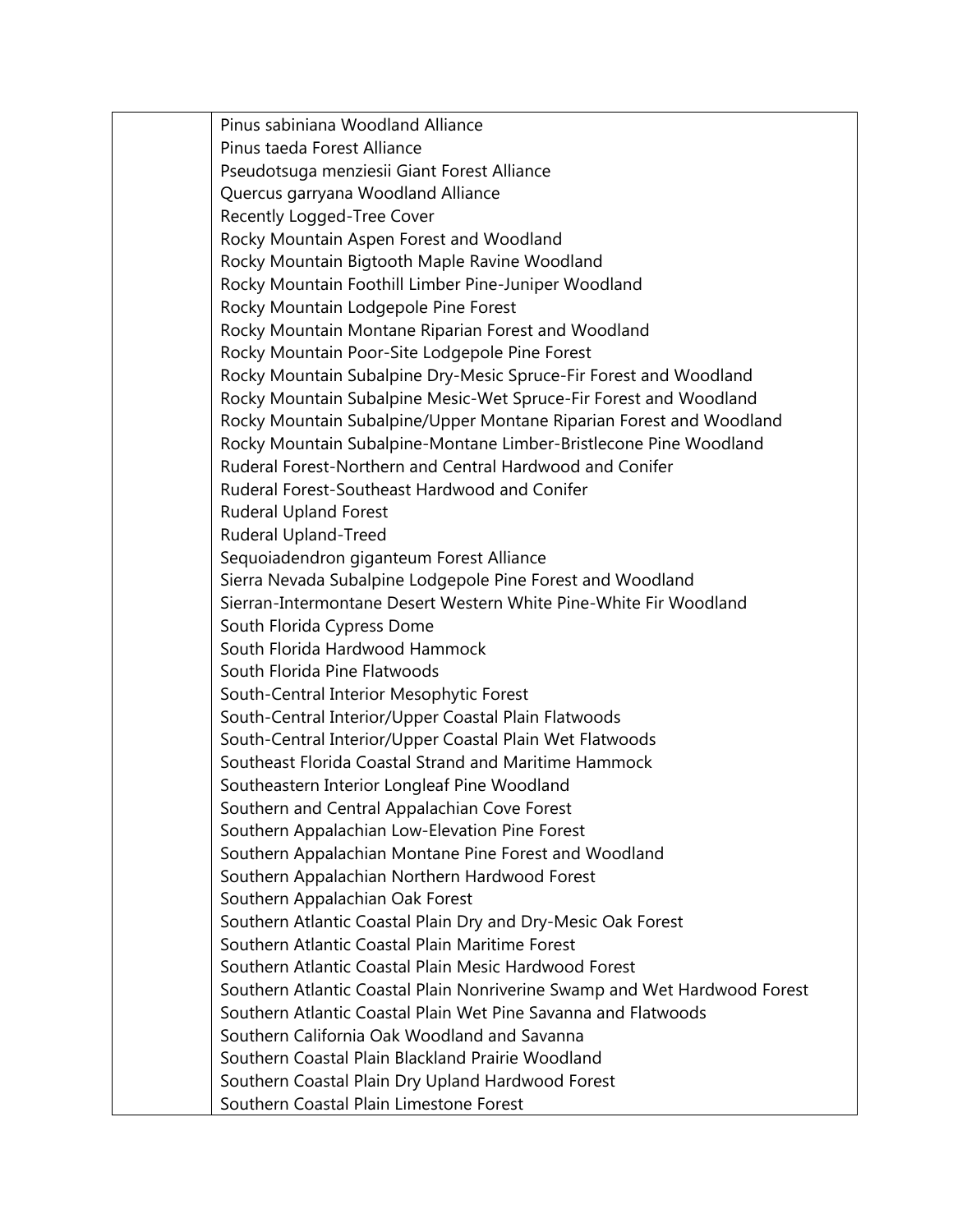Southern Coastal Plain Mesic Slope Forest Southern Coastal Plain Nonriverine Cypress Dome Woodland Southern Coastal Plain Seepage Swamp and Baygall Woodland Southern Interior Low Plateau Dry-Mesic Oak Forest Southern Piedmont Dry Oak Forest Southern Piedmont Dry Oak-Pine Forest Southern Piedmont Dry Pine Forest Southern Piedmont Mesic Forest Southern Ridge and Valley/Cumberland Dry Calcareous Forest Southern Rocky Mountain Dry-Mesic Montane Mixed Conifer Forest and Woodland Southern Rocky Mountain Juniper Woodland and Savanna Southern Rocky Mountain Mesic Montane Mixed Conifer Forest and Woodland Southern Rocky Mountain Pinyon-Juniper Woodland Southern Rocky Mountain Ponderosa Pine Savanna Southern Rocky Mountain Ponderosa Pine Woodland Southwest Florida Coastal Strand and Maritime Hammock Subalpine Douglas-fir Forest Subalpine Western Larch Forest Tamaulipan Floodplain Forest Tamaulipan Mesquite Upland Tree Tamaulipan Riparian Woodland Tsuga mertensiana-Abies amabilis Woodland Alliance West Gulf Coastal Plain Catahoula Barrens West Gulf Coastal Plain Chenier and Upper Texas Coastal Fringe Forest and Woodland West Gulf Coastal Plain Hardwood Flatwoods West Gulf Coastal Plain Hardwood Forest West Gulf Coastal Plain Mesic Hardwood Forest West Gulf Coastal Plain Nepheline Syenite Glade West Gulf Coastal Plain Nonriverine Wet Hardwood Flatwoods West Gulf Coastal Plain Pine Flatwoods West Gulf Coastal Plain Pine Forest West Gulf Coastal Plain Pine-Hardwood Flatwoods West Gulf Coastal Plain Pine-Hardwood Forest West Gulf Coastal Plain Sandhill Oak and Shortleaf Pine Forest and Woodland West Gulf Coastal Plain Sandhill Oak Forest and Woodland West Gulf Coastal Plain Sandhill Shortleaf Pine Forest and Woodland West Gulf Coastal Plain Seepage Swamp and Baygall West Gulf Coastal Plain Upland Longleaf Pine Forest and Woodland West Gulf Coastal Plain Wet Longleaf Pine Savanna and Flatwoods Western Great Plains Dry Bur Oak Forest and Woodland Western Great Plains Floodplain Forest and Woodland Western Great Plains Mesquite Woodland Western Great Plains Wooded Draw and Ravine